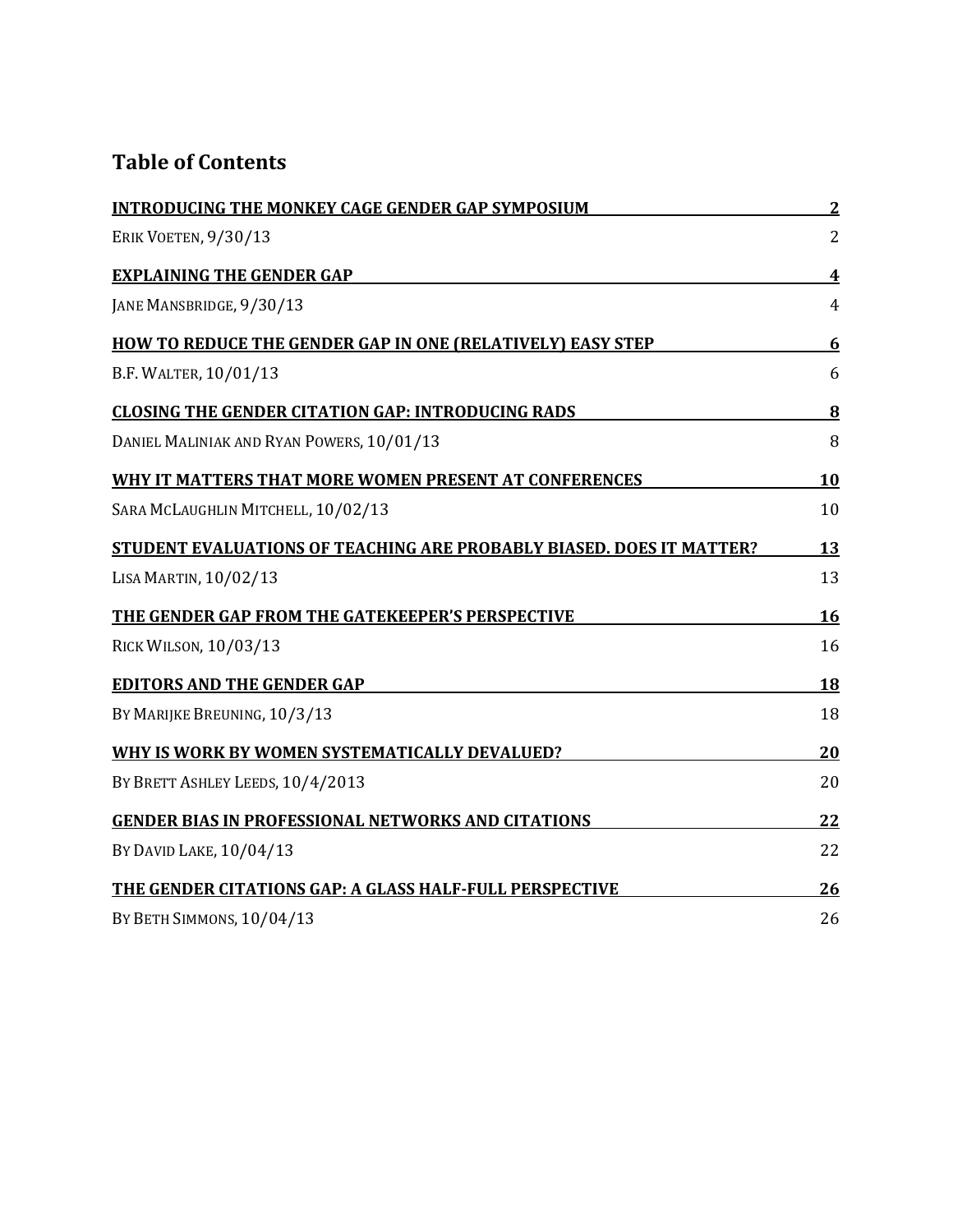## **Introducing the Monkey Cage gender gap symposium**

### **Erik Voeten, 9/30/13**

Link: http://www.washingtonpost.com/blogs/monkey-cage/wp/2013/09/30/introducing-the-monkeycage-gender-gap-symposium/

Despite substantial progress, it is irrefutable that a gender gap persists in academia – as it does in many other professions. By 2010, women constituted 40 percent of assistant professors and 30 percent of associate professors but only 19 percent of full professors in the political science profession [\(source\)](http://www.saramitchell.org/stegmaier.pdf). These figures have gone up steadily but slowly [\(see here\)](http://www.apsanet.org/imgtest/Website%20brief%20on%20women%20in%20PS%20v2%201%202007.pdf) and it would be tempting to believe that the disappearance of the gender gap is merely a matter of time.

Yet, there are still structural obstacles that stand in the way of full equality. Those range from overt sexism to (more commonly) implicit biases and the fact that men on average still do less than 50 percent of childcare and household tasks. The intense discussions surrounding Anne-[Marie's Slaughter's](https://www.google.nl/url?sa=t&rct=j&q=&esrc=s&source=web&cd=1&cad=rja&ved=0CC0QFjAA&url=http%3A%2F%2Fen.wikipedia.org%2Fwiki%2FAnne-Marie_Slaughter&ei=YZVIUti0M7Dj4APA3YCYAw&usg=AFQjCNEpIUJZl-2EIEfuyxYjPXgcxkKPHQ&bvm=bv.53217764,d.dmg) article on work-life [balance,](http://www.theatlantic.com/magazine/archive/2012/07/why-women-still-cant-have-it-all/309020/) [Sheryl Sandberg](http://en.wikipedia.org/wiki/Sheryl_Sandberg)'s *[Lean In](https://www.google.com/url?sa=t&rct=j&q=&esrc=s&source=web&cd=2&cad=rja&sqi=2&ved=0CEMQFjAB&url=http%3A%2F%2Fleanin.org%2Fbook%2F&ei=XU5IUqTGEer_4APCl4HIBw&usg=AFQjCNEZGIkZRf-muTCXt5Hgrrk1Vs7m8Q&sig2=Th0cPwaSovkEqX985iQ4pA)*, and the *New York Times* [article](https://www.google.com/url?sa=t&rct=j&q=&esrc=s&source=web&cd=1&cad=rja&ved=0CCwQFjAA&url=http%3A%2F%2Fwww.nytimes.com%2F2013%2F09%2F08%2Feducation%2Fharvard-case-study-gender-equity.html%3Fpagewanted%3Dall&ei=oU5IUu22DdGu4APUhIH4BA&usg=AFQjCNFiUPia3iZBlngVEXBK_NiKnnf1gQ&sig2=YPlR6akcpC4eqd_AcA565w) on gender issues at the Harvard Business school illustrate that concerns about gender equality in universities and workplaces are alive and well.

And for good reasons. Women are still more likely [to consider dropping out of graduate school.](http://ir.uiowa.edu/cgi/viewcontent.cgi?article=1074&context=polisci_pubs&sei-redir=1&referer=http%3A%2F%2Fscholar.google.com%2Fscholar%3Fhl%3Den%26q%3DHesli%252C%2BVicky%252C%2BEvelyn%2BC.%2BFink%252C%2Band%2BDiane%2BDuffy%26btnG%3D%26as_sdt%3D1%252C21%26as_sdtp%3D#search=%22Hesli%2C%20Vicky%2C%20Evelyn%20C.%20Fink%2C%20Diane%20Duffy%22) There is ample evidence of persistent implicit biases. For example, [psychologists have found](http://www.academic.umn.edu/wfc/rec%20letter%20study%202009.pdf) that women are described in more communal terms in letters of recommendation and that such communal characteristics negatively affect hiring decisions in academia. A particularly striking finding concerns the gender gap in citations, as documented in a forthcoming article in *International Organizatio[n](http://journals.cambridge.org/action/displayAbstract?fromPage=online&aid=8990966&fulltextType=RA&fileId=S0020818313000209)* by Daniel Maliniak, Ryan Powers and Barbara Walter. The image below is the network of citations they analyze, with blue dots representing male-authored articles and red dots female authored articles. The size of the dot reflects the authority of the citation. To fully understand the analysis, I encourage you to read the [temporarily](http://journals.cambridge.org/action/displayAbstract?fromPage=online&aid=8990966&fulltextType=RA&fileId=S0020818313000209)  [ungated](http://journals.cambridge.org/action/displayAbstract?fromPage=online&aid=8990966&fulltextType=RA&fileId=S0020818313000209) article or the coverage it received in the [Economist,](http://www.economist.com/news/science-and-technology/21584316-women-may-fail-win-chairs-because-they-do-not-cite-themselves-enough-promotion) [Chronicle of Higher Education](http://chronicle.com/article/Political-Science-Is-Rife-With/141319/) and [Inside Higher](http://www.insidehighered.com/news/2013/08/30/political-scientists-debate-whether-women-field-should-mimic-or-change-men)  [Ed.](http://www.insidehighered.com/news/2013/08/30/political-scientists-debate-whether-women-field-should-mimic-or-change-men)



Visualization of citation network (From: Daniel Maliniak, Rvan Powers and Barbara F. Walter, The Gender Citation Gap in International Relations. International Organization.)

Here is why the finding is so compelling and disturbing. Academic articles are accepted through a doubleblind peer review process. On average, articles published by men and women in the same journal should be of equal importance and quality. There is no affirmative action in the journal publication process. Yet, once published, articles written by women are cited less frequently then those written by men– even if they are published in the same journal. This matters because citation counts are used in our profession as indicators of authoritativeness and as one metric for promotion decisions.

Why is this so? And what can be done about this? This week, we are organizing a symposium that debates these questions. We believe that many of the issues raised by our roster of impressive contributors will be relevant not just to those in

political science or other academic professions but also to others interested in understanding why, despite so much progress, barriers to the professional advancement of women continue to exist.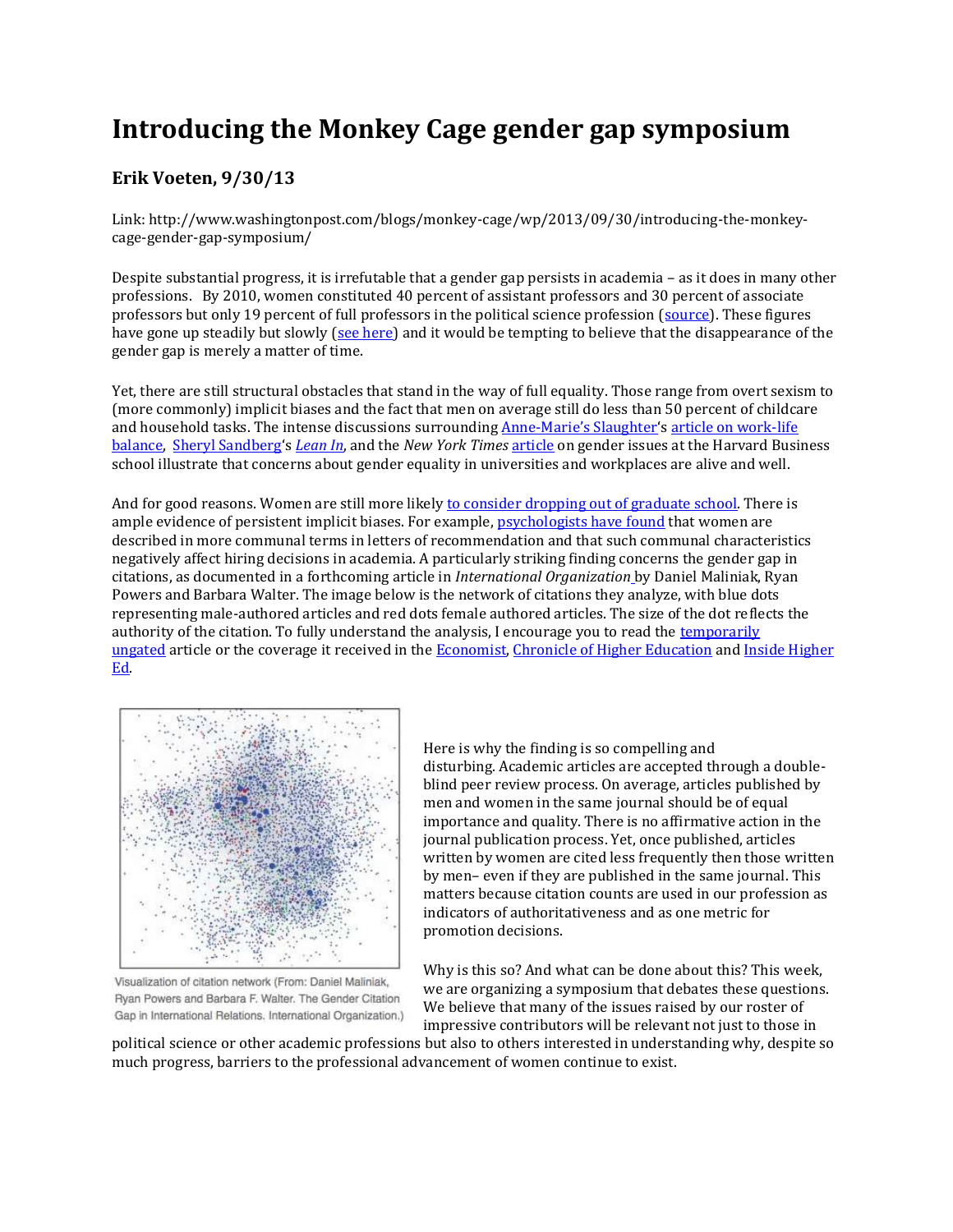We start with a framing contribution by [Jane Mansbridge,](https://www.google.nl/url?sa=t&rct=j&q=&esrc=s&source=web&cd=1&cad=rja&ved=0CC0QFjAA&url=http%3A%2F%2Fwww.hks.harvard.edu%2Fabout%2Ffaculty-staff-directory%2Fjane-mansbridge&ei=QjtHUtPMA6vl4APr9oGoCg&usg=AFQjCNG2miUO86FhsphwcqnrmBRUFXOx6Q&bvm=bv.53217764,d.dmg) the Adams Professor of Political Leadership and Democratic Values at Harvard University. She was the 2012-2013 president of the American Political Science Association and is a leading scholar on issues of inequality, including gender inequality.

Next up are the authors of the citation article. [Barbara Walter,](https://www.google.nl/url?sa=t&rct=j&q=&esrc=s&source=web&cd=2&cad=rja&ved=0CDYQFjAB&url=http%3A%2F%2Firps.ucsd.edu%2Ffaculty%2Ffaculty-directory%2Fbarbara-walter.htm&ei=wTpHUp6QN8H84AOu2oCIAg&usg=AFQjCNGjvb-dlVibi_jSMuKNBiK9RRgRyA&bvm=bv.53217764,d.dmg) a professor of International Relations and Pacific Studies at the University of California in San Diego, will offer a relatively straightforward proposal to reduce the citations gap based on ample social science research showing that women do better the more anonymity is introduced in the evaluations process. Her co-authors, [Daniel Maliniak](http://polisci2.ucsd.edu/dmaliniak/) an[d Ryan Powers,](https://mywebspace.wisc.edu/rpowers/) then discuss a tool that allows users to prepare citation lists in a more effective and, plausibly, more gender neutral way.

We then turn to two other empirical studies. [Sara Mitchell,](https://www.google.nl/url?sa=t&rct=j&q=&esrc=s&source=web&cd=2&cad=rja&ved=0CDMQFjAB&url=http%3A%2F%2Fsaramitchell.org%2F&ei=1jpHUvXCEZjb4AO6h4H4Cw&usg=AFQjCNGBXYnfd2qVCFJkgMspHzj48vw-Nw&bvm=bv.53217764,d.dmg) a professor and the chair of the political science department at the University of Iowa, examines how the gender citation gap depends on having a critical mass of women participate in a specific subfield. [Lisa Martin,](http://www.polisci.wisc.edu/people/person.aspx?id=1062) a professor at the University of Wisconsin, Madison, offers insights from a study she conducted on the gender gap in teaching evaluations.

Next we turn to broader perspectives on the gender gap in political science and academia more generally. [Rick Wilson](https://www.google.nl/url?sa=t&rct=j&q=&esrc=s&source=web&cd=3&cad=rja&ved=0CDkQFjAC&url=http%3A%2F%2Frkw.rice.edu%2F&ei=AjtHUqD2Fc7C4APDh4CwAQ&usg=AFQjCNGTVDWY-ezbprgjLBtdN4V9Kbaaug&bvm=bv.53217764,d.dmg) is a professor at Rice University and will write from his perspective as the editor of the *[American Journal of Political Science](https://www.google.nl/url?sa=t&rct=j&q=&esrc=s&source=web&cd=4&cad=rja&ved=0CEgQFjAD&url=http%3A%2F%2Fajps.org%2F&ei=ephIUpP_EIfD4AOR_IHAAw&usg=AFQjCNFIZA3owgVhNbWO0i5KeT1mVUWlxg&bvm=bv.53217764,d.dmg)*. [Brett Ashley Leeds,](https://www.google.nl/url?sa=t&rct=j&q=&esrc=s&source=web&cd=1&cad=rja&ved=0CC0QFjAA&url=http%3A%2F%2Fwww.ruf.rice.edu%2F%7Eleeds%2F&ei=EztHUvrsCe7G4APL0IGQDQ&usg=AFQjCNEC8RgDnkEFvJEDHUUIDBCJiVo0Qg&bvm=bv.53217764,d.dmg) also a professor at Rice University, will discuss broader social science evidence that the work of women tends to be devalued more than that of men.

We close with reflections from two of the most distinguished scholars of international relations. Beth [Simmons](http://scholar.harvard.edu/bsimmons/) is the Clarence Dillon Professor of International Affairs at Harvard University and a former president of the International Studies Association. [David Lake,](https://www.google.nl/url?sa=t&rct=j&q=&esrc=s&source=web&cd=1&cad=rja&ved=0CC0QFjAA&url=http%3A%2F%2Fweber.ucsd.edu%2F%7Edlake%2F&ei=MjtHUp_nJOnl4APsmoCYDg&usg=AFQjCNFfWpkyditL7C_B8QKJvqX3XwK1RQ&bvm=bv.53217764,d.dmg) is the Jerri-Ann and Gary E. Jacobs Professor of Social Sciences, Distinguished Professor of Political Science at the University of California at San Diego. He is also a former president of the International Studies Association.

I will roll out the posts over the course of this week.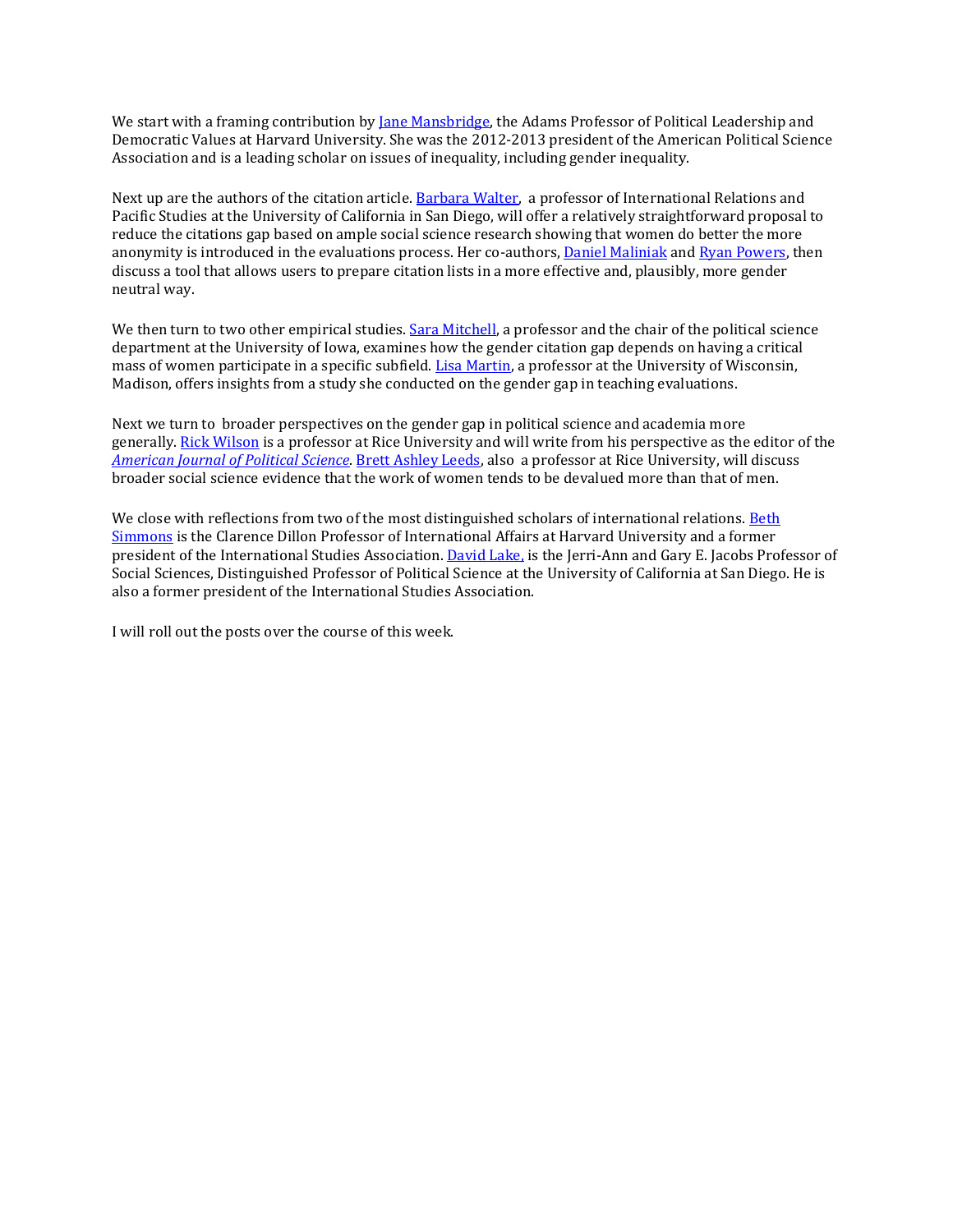# **Explaining the gender gap**

### **Jane Mansbridge, 9/30/13**

Link: http://www.washingtonpost.com/blogs/monkey-cage/wp/2013/09/30/explaining-the-gender-gap/

For our first contribution to th[e gender gap symposium](http://www.washingtonpost.com/blogs/monkey-cage/wp/2013/09/30/introducing-the-monkey-cage-gender-gap-symposium/) we are delighted to welcome [Jane Mansbridge,](http://www.hks.harvard.edu/about/faculty-staff-directory/jane-mansbridge) Charles F. Adams Professor of Political Leadership and Democratic Values at Harvard University, [2012-2013](http://www.apsanet.org/content_76311.cfm)  [president of the American Political Science Association,](http://www.apsanet.org/content_76311.cfm) and author of numerous groundbreaking scholarly works, including the award winning *[Why We Lost the ERA.](http://www.amazon.com/Why-Lost-Equal-Rights-Movement/dp/0226503585)* Professor Mansbridge's contribution provides the broader context necessary to understand why biases against and disadvantages for women persist and what can be done about them.

#### \*\*\*\*\*\*\*\*\*\*\*\*\*\*\*\*\*\*\*\*\*\*\*\*\*\*\*\*\*\*\*\*\*\*\*\*\*\*\*\*\*\*\*\*

Since the "second wave" of the women's movement in the late 1960s, feminists have been pointing out that the discrimination against women today is mostly structural and implicit. You don't usually see the "smoking gun." It is therefore highly resistant to legal action.

The structural variables have to do primarily with 1) women's primary responsibility for childcare and 2) the unconscious replication of social networks.

Some universities have parental leave policies that give both parents who take 50 percent or more responsibility for childcare a semester of paid leave and a year off the tenure clock. Some have subsidized onsite childcare. Many have neither of these supports. Even those that have the supports, however, do not begin to make up for the time spent on childcare by any parent with 50 percent or more responsibility in the years from one to 21 as the child grows up, gains skills, has the inevitable minor or major health problems and a busy or troubled social life, and relies on the parent for emotional and physical support. Accordingly, women who have no children do better in academia than women with one child, and women with one do better than women with two or more. Not until all men take 50 percent or more of the responsibility for childcare will the playing field be equal for women on this front.

People also tend to socialize by gender. Men tend to have more men among their friends; women tend to have more women. So when someone is asked to recommend someone for a lecture or a prize, or when people are sitting around discussing others' good articles or books, men are likely to think of people they know, who are more likely to be men, and women are more likely to think of people they know, who are more likely to be women. If the group is not 50-50 male and female, the numerically dominant group (in political science usually men) will tend to produce more mentions of others in that group. Those who hear those mentions will underscore in their minds their memories of those people. Social networks reinforce themselves.

Psychologists interested in group dynamics and in the preconscious have studied the implicit variables that produce discrimination by gender.

Studies of group dynamics reveal in-group positive biases and out-group negative biases, even when the "groups" are formed overtly and explicitly by the throw of a dice, a mechanism chosen to underscore the randomness of the selection. Groups with deeper routes produce deeper biases, and gender has deep roots in every society. Societies engage in much "gratuitous gendering," giving male and female noun forms to neutral items such as table and armchair, or dividing all the world into Yin and Yang. Gender is one of the first pieces of information given and asked about a newborn. Mothers treat their boy and girl babies differently from the first days of birth. Boys and girls separate into somewhat different social groups in the preschool years and remain in different groups thereafter, although are later brought together again by school activities,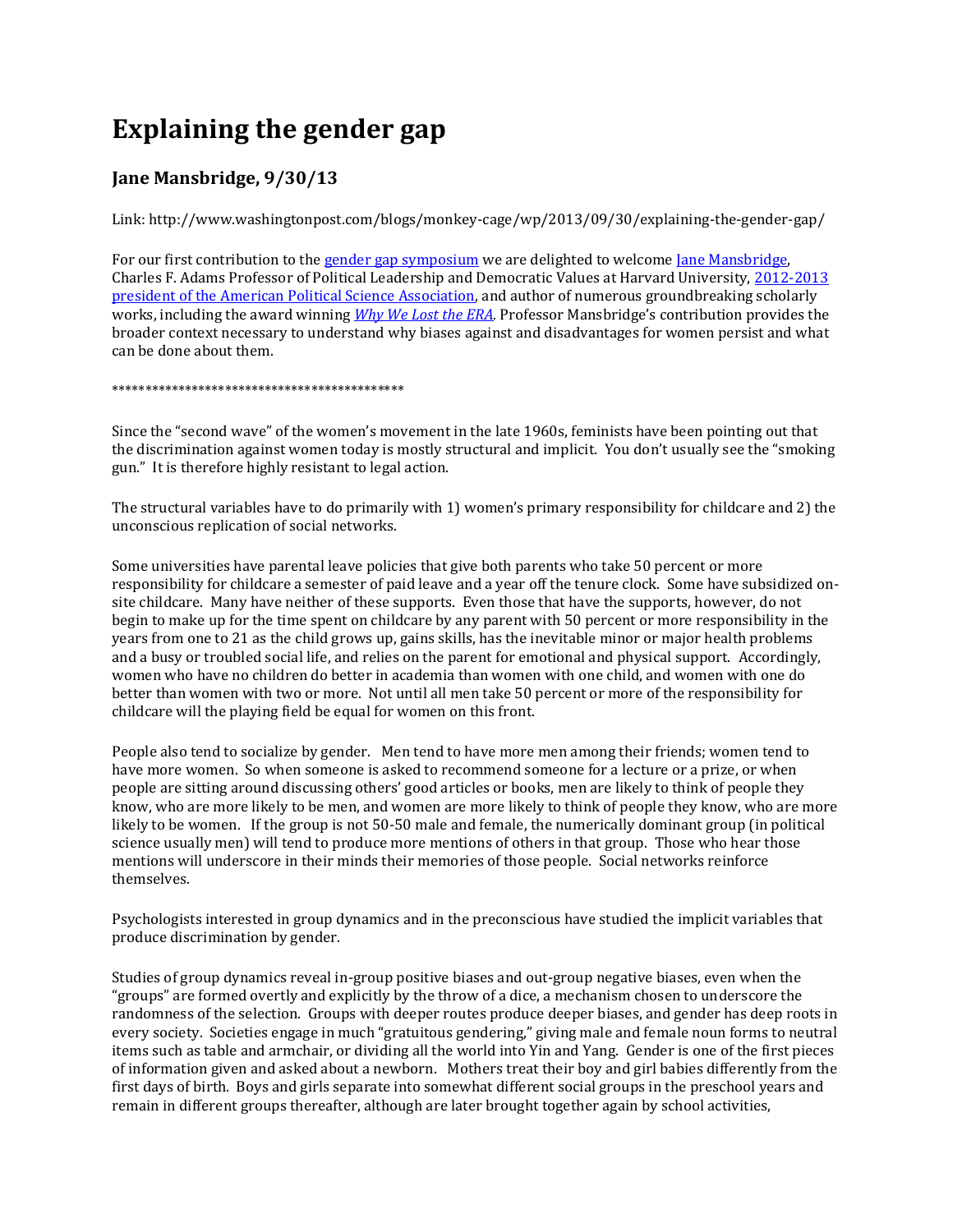courtship, the raising of a family, and, in some societies, by relatively gender-neutral work. In most societies work itself is gendered, although not with the strong taboos of some.

Anthopologists report that among the Suku of Africa, only the women can plant crops and only the men can make baskets. But among the Kaffa of the Circum-Mediterranean, only the men can plant crops and only the women can make baskets. Among the Hansa of the Circum-Mediterranean, only the men can prepare skins and only the women milk. But among the Rwala of the Circum-Mediterranean, only the women can prepare skins and only men milk.

Studies of implicit associations show that gendered attributes are part of almost everyone's preconscious. Go to [this Harvard Web site](https://implicit.harvard.edu/implicit/demo/) and you will be able to take a test online that, whether you are a man or a woman, will almost certainly reveal your own implicit association of women with the humanities and men with science. The test relies on our brain's ability to register congruent items more quickly than incongruent ones (so that you can read the word "red" faster when it is written in red than when it is written in green).

Preconscious assumptions regarding gender also affect hiring and promotion patterns, as when male managers respond with a lessened desire to work with an employee who has a woman's name but not when the employee has a man's name if that employee has made a number of irritating negotiating demands.

How to handle these structural and preconscious biases? First, acknowledge their existence.

Second, set in place mechanisms to diminish them, recognizing that it is hard, if not impossible, to eliminate them. On childcare, the more time a university can give for paid leave and on its tenure clock to parents who are genuinely involved in 50 percent or more of their children's care, the better. We have not even begun to approach the point at which the time given could make up for the time taken away. On networks, make sure that all search committees begin by phoning women faculty for suggestions of outstanding colleagues and students. Make affirmative efforts to tap female networks to give out and collect every form of important information. Recognize that citations are not neutral measures of the importance of a piece of work but derive from gendered social networks. Recognize that fields are not neutrally "important" or "marginal," but gendered, with fewer citations occurring in those fields that are gendered female. On implicit biases, notice the faculty with whom deans and chairs get irritated and those who are the stars, and try to identify the possibility of gender biases. When female colleagues complain of bias, try to see the ways in which they might be right.

This is a tough nut to crack. The problem is larger than any of us and will take generations to solve. But justice, care, and the full use of our society's resources demand that we try.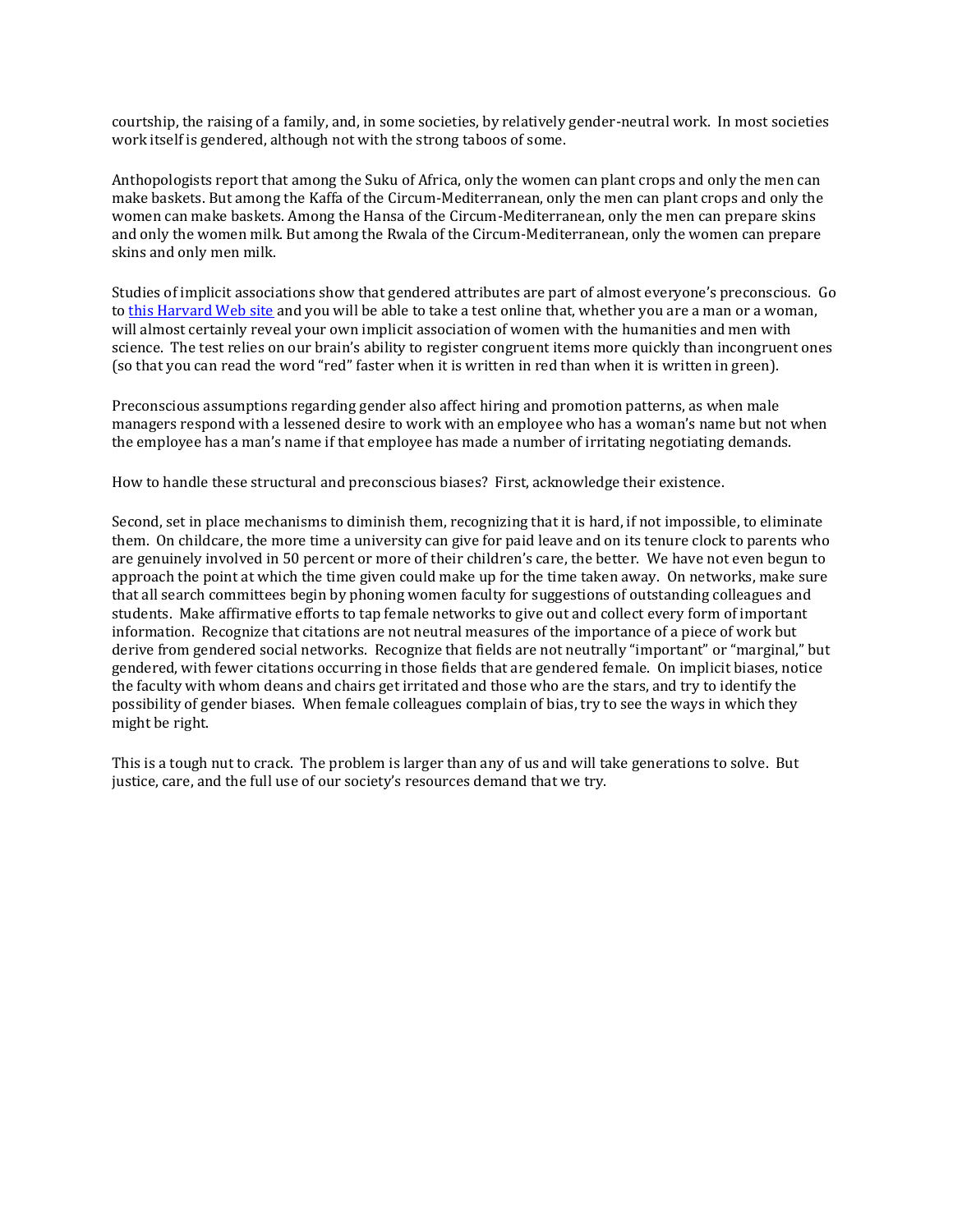## **How to reduce the gender gap in one (relatively) easy step**

### **B.F. Walter, 10/01/13**

Link: http://www.washingtonpost.com/blogs/monkey-cage/wp/2013/10/01/how-to-reduce-the-gendergap-in-one-relatively-easy-step/

This is the second post in ou[r gender gap symposium](http://www.washingtonpost.com/blogs/monkey-cage/wp/2013/09/30/introducing-the-monkey-cage-gender-gap-symposium/) (see [here](http://www.washingtonpost.com/blogs/monkey-cage/wp/2013/09/30/explaining-the-gender-gap/) for the first by Jane Mansbridge). We are delighted to welcome [B.F. Walter,](http://irps.ucsd.edu/faculty/faculty-directory/barbara-walter.htm) a Professor of International Relations and Pacific Studies at the University of California at San Diego. B.F. Walter is an expert on international security and regularly blogs about security issues a[t Political Violence at a Glance.](http://politicalviolenceataglance.org/) Walter is one of the co-authors of th[e citation article](http://journals.cambridge.org/action/displayAbstract?fromPage=online&aid=8990966&fulltextType=RA&fileId=S0020818313000209) that motivates this symposium.

\*\*\*\*\*\*\*\*\*\*\*\*\*\*\*\*\*\*\*\*\*\*\*\*\*\*\*\*\*\*\*\*\*\*\*\*\*\*\*\*\*\*\*\*\*\*\*\*\*\*\*\*

I've been in academia for 20 years. During that time I've had the pleasure of meeting many talented male and female scholars. I've also watched a disproportionate number of the female scholars in this group drop out of grad school, be denied tenure and fail to reach the highest levels of professional success. As one of the few women who have made it to full professor at an elite research university, I often ask myself, "Where have all the women gone?"

In August, [the New York Times reported that gender bias and outright sexual harassment](http://www.nytimes.com/2013/08/03/arts/colin-mcginn-philosopher-to-leave-his-post.html?pagewanted=all&_r=0) appeared to be endemic in the field of philosophy. This article was followed by a second one that reported [a gender gap in](http://www.nytimes.com/2013/09/08/education/harvard-case-study-gender-equity.html?nl=todaysheadlines&emc=edit_th_20130908&_r=0)  [grades at Harvard Business School](http://www.nytimes.com/2013/09/08/education/harvard-case-study-gender-equity.html?nl=todaysheadlines&emc=edit_th_20130908&_r=0), which appeared to the result of gender biases in the school's culture and practices. This should come as no surprise to many women in higher education who have long suspected that the road to success was harder for them than their male counterparts.

These arguments, however, have often been met with skepticism, in part because no hard data have existed to back them up. One could, for example, argue that women are failing to rise through the ranks of elite universities because they are less productive, publish in less prestigious journals, choose topics that are less central to core debates, or because they are more likely to choose to teach at liberal arts colleges. In other words, it's possible that the differential outcomes for men and women at the highest levels of academia have everything to do with the choices women make and very little to do with any systematic bias against them.

So which is it? Are women doing worse than men in academia because of the choices they are making or because gender bias has made their path to advancement more difficult? To answer this question, Daniel Maliniak, Ryan Powers and I collected hard data. [Lots of it.](http://journals.cambridge.org/action/displayAbstract?fromPage=online&aid=8990966&fulltextType=RA&fileId=S0020818313000209) We were particularly interested in data on the gender of authors and the citation counts of the articles they wrote. We looked at citation counts because they are increasingly used as a key measure of a scholar's performance and impact. The more citations a scholar receives, the more influential he or she is perceived to be, and the more likely he or she is to get hired, promoted and financially rewarded.

The first thing we did was look at more than 3,000 articles published between 1980 and 2006 in 12 leading peer-reviewed international relations journals. We then controlled for every possible factor that could contribute to one's citation count including the quality of the publication, its venue, methodology, the subject matter, and the researcher's home institution (to name a few). We suspected that an article written by a tenured professor from an elite university, published in a top journal and written on a popular topic would get more citations than an article written by an untenured professor at a liberal arts college on an esoteric topic in a second-tier journal. What we didn't know was whether gender would matter once you held all of these factors constant. Did knowing the gender of the author make other scholars cite an article more or less?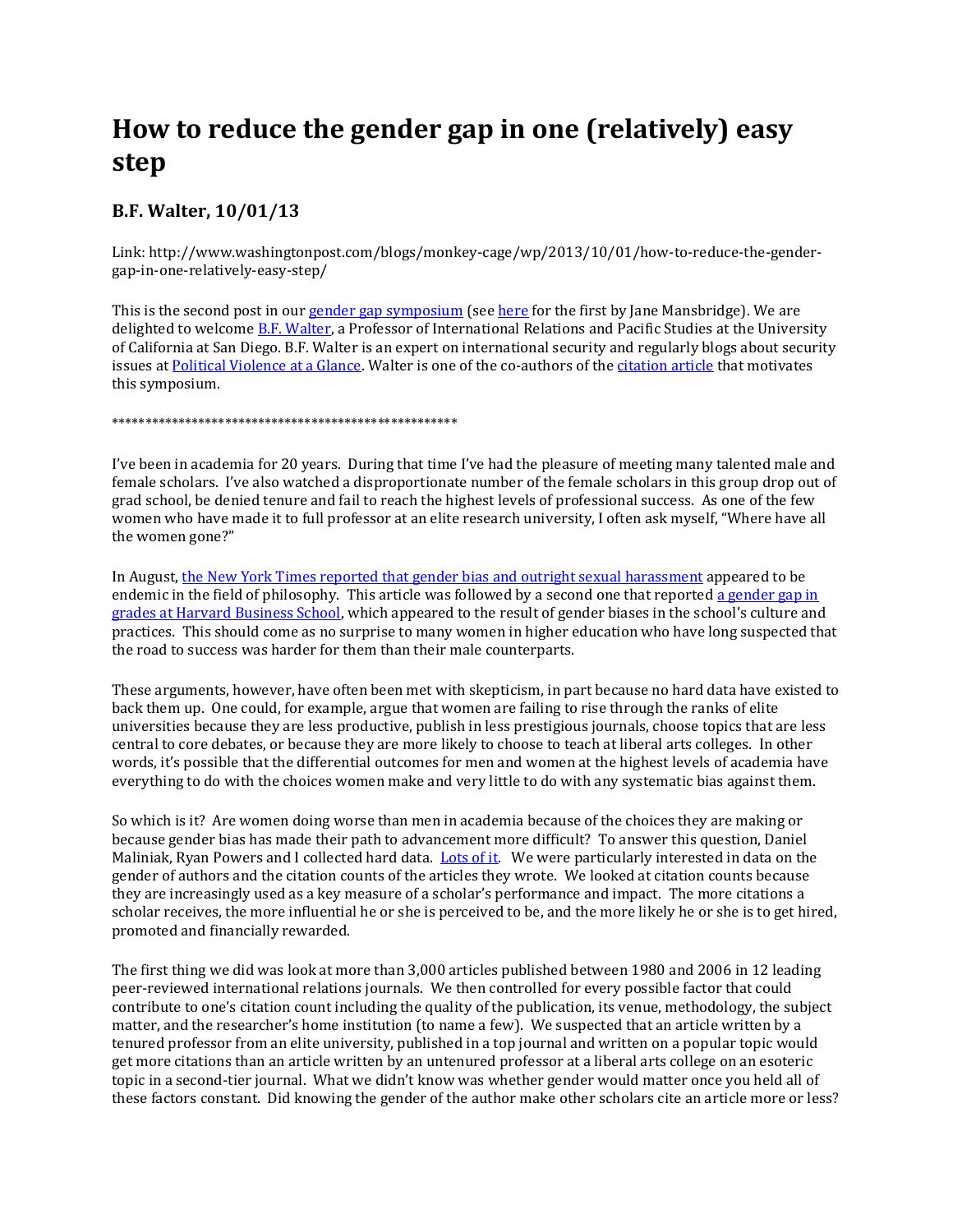The results were striking. Even when we controlled for an enormous range of factors, gender remained one of the best predictors of how often an article would be cited. If you were female, your article would get about 0.7 cites for every 1 cite that a male author would receive.

This paper has garnered a lot of pres[s here,](http://www.economist.com/news/science-and-technology/21584316-women-may-fail-win-chairs-because-they-do-not-cite-themselves-enough-promotion) [here,](http://chronicle.com/article/Political-Science-Is-Rife-With/141319/) an[d here](http://www.insidehighered.com/news/2013/08/30/political-scientists-debate-whether-women-field-should-mimic-or-change-men), not because it's telling us something we hadn't already suspected but because the data are incontrovertible. Crunch the numbers in different ways and the results are always the same: articles written by women in IR are cited less than men, all else equal.

The question then becomes, what can we do about it? In the paper, we offered four suggestions. Women can cite themselves more (another interesting finding of the paper was that women self-cite less than men). Faculty mentors can help women network so that they are better incorporated into what is still a very male-dominated profession. Faculty can make sure that their syllabi don't rely disproportionately on male authors, a practice that only perpetuates a gender imbalance in citations. And journal editors can pay attention to citations in the articles they accept to ensure that this bias doesn't continue.

But there's another potentially easy solution: anonymity. What if we set up evaluations in academia so that we never knew the gender of the person being evaluated (or at the very least downplayed it as much as possible)? Anne-Marie Slaughter suggested this recently at a conference panel on the subject. This would be akin to what elite symphony orchestras did in the United States in the 1970s. Prior to adopting anonymous auditions in which candidates sat behind screens when they played, less than 5 percent of all musicians in these orchestras were women. Once blind auditions were instituted women were 50 percent more likely to make it out of the preliminary rounds and significantly more likely to ultimately win the job. Today, 25 percent of all musicians [in these elite orchestras are women.](http://ideas.repec.org/p/nbr/nberwo/5903.html)



#### What if we did the same in academia? What if the norm for scholars was to identify themselves only with their first initial and last name when submitting an article for review and publication? This would make it more likely that initial impressions about the quality of scholarship were based on the work itself and not the author's gender. This already occurs in some journals in [the](http://www.jstor.org/discover/10.2307/29775599?uid=3739560&uid=2&uid=4&uid=3739256&sid=21102664048041) sciences, where – it turns out – the [citation gap appears to be less prominent](http://www.jstor.org/discover/10.2307/29775599?uid=3739560&uid=2&uid=4&uid=3739256&sid=21102664048041) [gated]. And what if we extended this to the classroom where student work was identified only by a number? Both of these practices would eliminate any conscious or unconscious bias professors, reviewers and editors might have when assessing the quality of a piece of work. More well-established scholars would not benefit (or suffer) from this procedure since their identity would already be known by their initials. Instead, the benefits of gender-blind initials (or numbers) would accrue most heavily to young, unknown scholars who are most vulnerable to bias and most in need of a level playing field. (Not surprisingly, it is untenured women who were the least likely to be cited.)

Credit: B.F. Walter

So why not institute the norm of using initials in all our work so that the youngest and most at risk scholars will have a fighting chance to make it up the ranks? Perhaps then we'll see fewer highly talented researchers drop out of the profession well before their prime.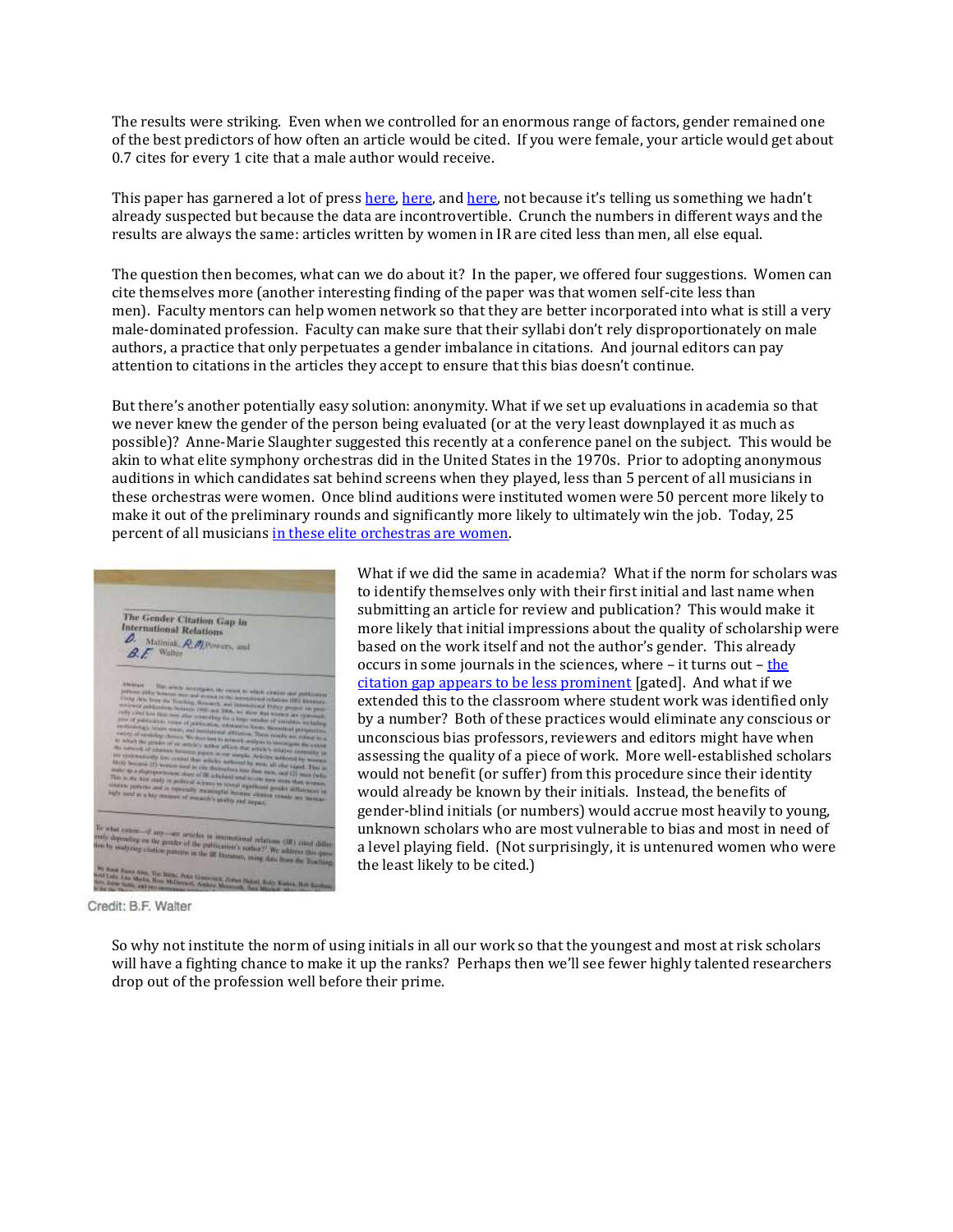# **Closing the gender citation gap: Introducing RADS**

## **Daniel Maliniak and Ryan Powers, 10/01/13**

Link: http://www.washingtonpost.com/blogs/monkey-cage/wp/2013/10/01/closing-the-gender-citationgap-introducing-rads/

This is the third post in our [gender gap symposium](http://www.washingtonpost.com/blogs/monkey-cage/wp/2013/09/30/introducing-the-monkey-cage-gender-gap-symposium/) (see [here](http://www.washingtonpost.com/blogs/monkey-cage/wp/2013/09/30/explaining-the-gender-gap/) an[d here](http://www.washingtonpost.com/blogs/monkey-cage/wp/2013/10/01/how-to-reduce-the-gender-gap-in-one-relatively-easy-step/) for the first two.) We are delighted to welcome **Daniel Maliniak**, a PhD candidate in Political Science at University of California, San Diego, and Ryan [Powers,](https://mywebspace.wisc.edu/rpowers/) a graduate student in Political Science at the University of Wisconsin, Madison. Daniel and Ryan are co-authors of [the citations paper.](http://journals.cambridge.org/action/displayAbstract?fromPage=online&aid=8990966) Both of them graduated from William & Mary, where they were heavily involved in th[e TRIPS project,](http://www.wm.edu/offices/itpir/trip/?svr=web) which has become the primary documentation of trends and facts about teaching and research in international relations. See [here](https://mywebspace.wisc.edu/rpowers/web/ir_net/) for some very cool visualizations they have created of citation networks.

#### \*\*\*\*\*\*\*\*\*\*\*\*\*\*\*\*\*\*\*\*\*\*\*\*\*\*\*\*\*\*\*\*\*\*\*\*\*\*\*\*\*\*\*\*\*\*\*\*\*\*\*\*\*

In our [recent paper with Barbara Walter,](http://journals.cambridge.org/action/displayAbstract?fromPage=online&aid=8990966) we show that gender differences in self-citation and self-promotion are a contributing factor to the of the overall gender citation gap in international relations (IR) (see the graph below). The question we are asking ourselves now is what to do about it.



**Self-Citation Across Genders** 

Graph by Daniel Maliniak and Ryan Powers

Difference of means test with 95% CI. See Maliniak, Powers, and Walter (2013) for details.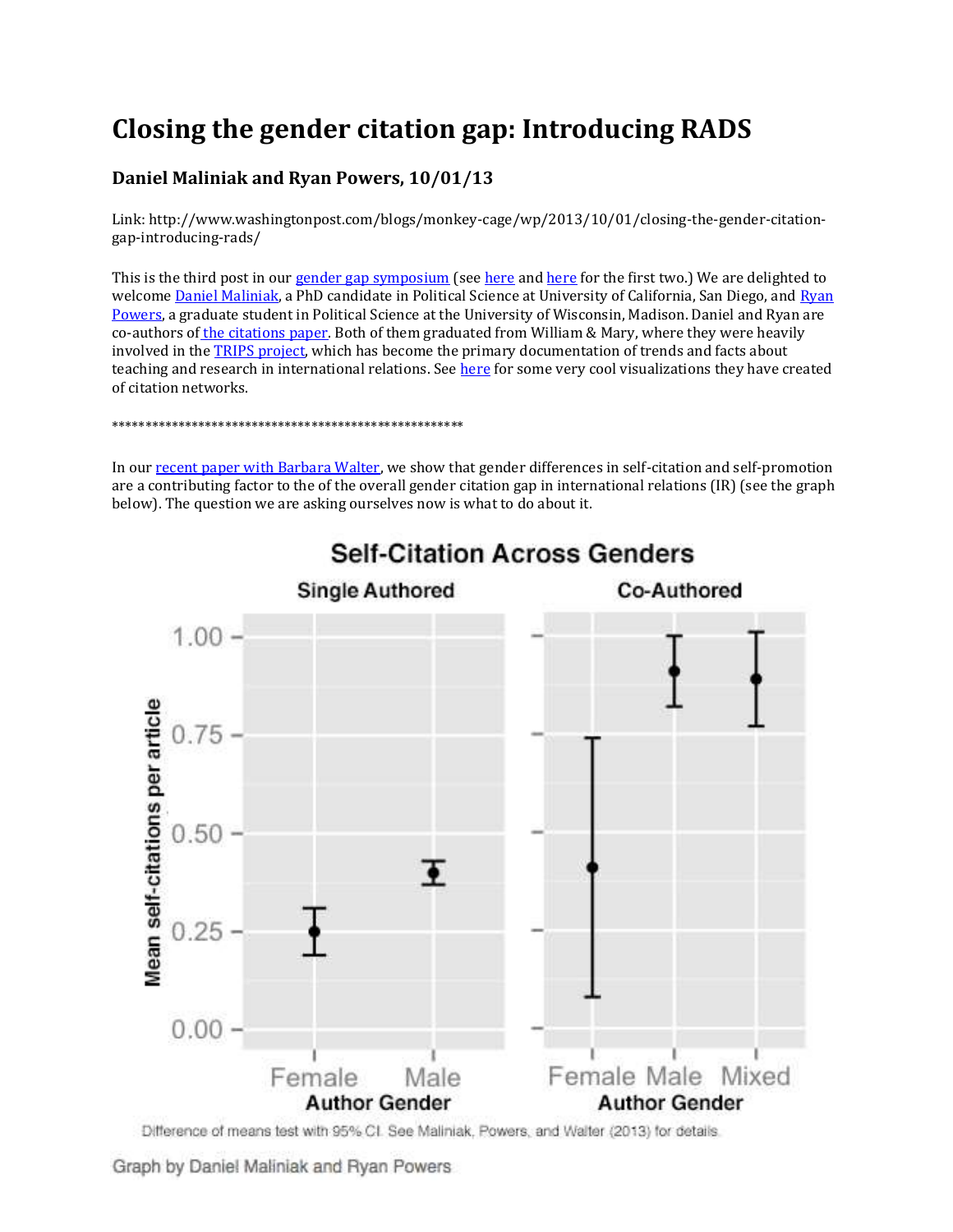In our paper, we encourage women to self-cite more often as one strategy to narrow the citation gap. As (very) junior scholars, we find recommendations that give authors some individual agency compelling, in part, because we are not in a position to make the needed structural/policy changes for which others are advocating. But our emphasis on self-citation overlook[s another](http://www.whiteoliphaunt.com/duckofminerva/2013/08/the-citation-gap-results-of-a-self-experiment.html) – potentially more important – way to help narrow the gender citation gap: encouraging authors to improve the gender balance of their own citation patterns.

How do you do this? We don't know why people tend to cite along gender lines. That's a whole other research project in itself. But we do have some potential antidotes. The first is to simply make people aware of the problem and encourage them to be more self-conscious about the citations used in their own research. One senior IR scholar, well known for his mentoring of women in IR, told us that he was astonished when an editor noted the disparity in gender representation in a paper that he had submitted for publication. Most scholars seem simply unaware that they under-represent women in their bibliographies.

The second is to encourage faculty members to be more self-conscious and careful about how they construct the reading lists on their syllabi. Some of the gender bias in citation patterns may be the result of the map of the field imparted to scholars in graduate seminars. For example, if the research assigned on syllabi is mostly produced by men, then a significant gender gap is likely bequeathed to the next generation of scholars.

The challenge is to make it easy for scholars to identify and then cite high-quality, substantively relevant female scholarship. Search tools such as Google Scholar and Web of Science are helpful, but they are only useful insofar as we are able to pick the correct set of keywords. In addition, scholars have to wade through search results filled with work that they are already aware of. Finally, since citation analysis is an integral part of both these services, search results are affected to some degree by the very biases we are hoping to address!

This suggests room for a new research discovery tool. We call it the "TRIP Research Analysis and Discovery System" (RADS) and it is under active development. RADS is a Web service that takes as input a list of citations from the user. This might be some portion of a works cited list or a syllabus. RADS analyzes this input and then returns a list of articles that cover similar substantive issues or topics, use a similar research design or methodology, adopt similar epistemologies or employ similar paradigmatic assumptions. This list can be filtered or sorted in a variety of ways, including the gender of the author. RADS relies on the TRIP [project's Journal Article Database](http://www.wm.edu/offices/itpir/trip/?svr=web), which now includes approximately 5,700 articles published in 12 top journals between 1980 and 2012. These articles are coded on over two dozen dimensions including methodology, paradigm, substantive focus and epistemology (see a complete list [here](https://mywebspace.wisc.edu/rpowers/files/trip_codebook_2013.pdf) ). TRIP's database is by no means the universe of IR literature, but it is large and diverse subset of the field on which we can build a proof of concept.

This tool accomplishes two things. First, it gives scholars a valuable research aide by searching for articles that are similar on a number of pre-coded dimensions. Second, it could help decrease the gender gap in citations by allowing scholars to find substantively relevant work written by women to which they otherwise may not have been exposed.

RADS is not ready for public use. However, we do need volunteers to test this tool with real and diverse projects and to offer suggestions on how to make this tool more useful. If you would like more information about this project or want to get involved in testing, please [sign up here.](http://eepurl.com/FYBE1)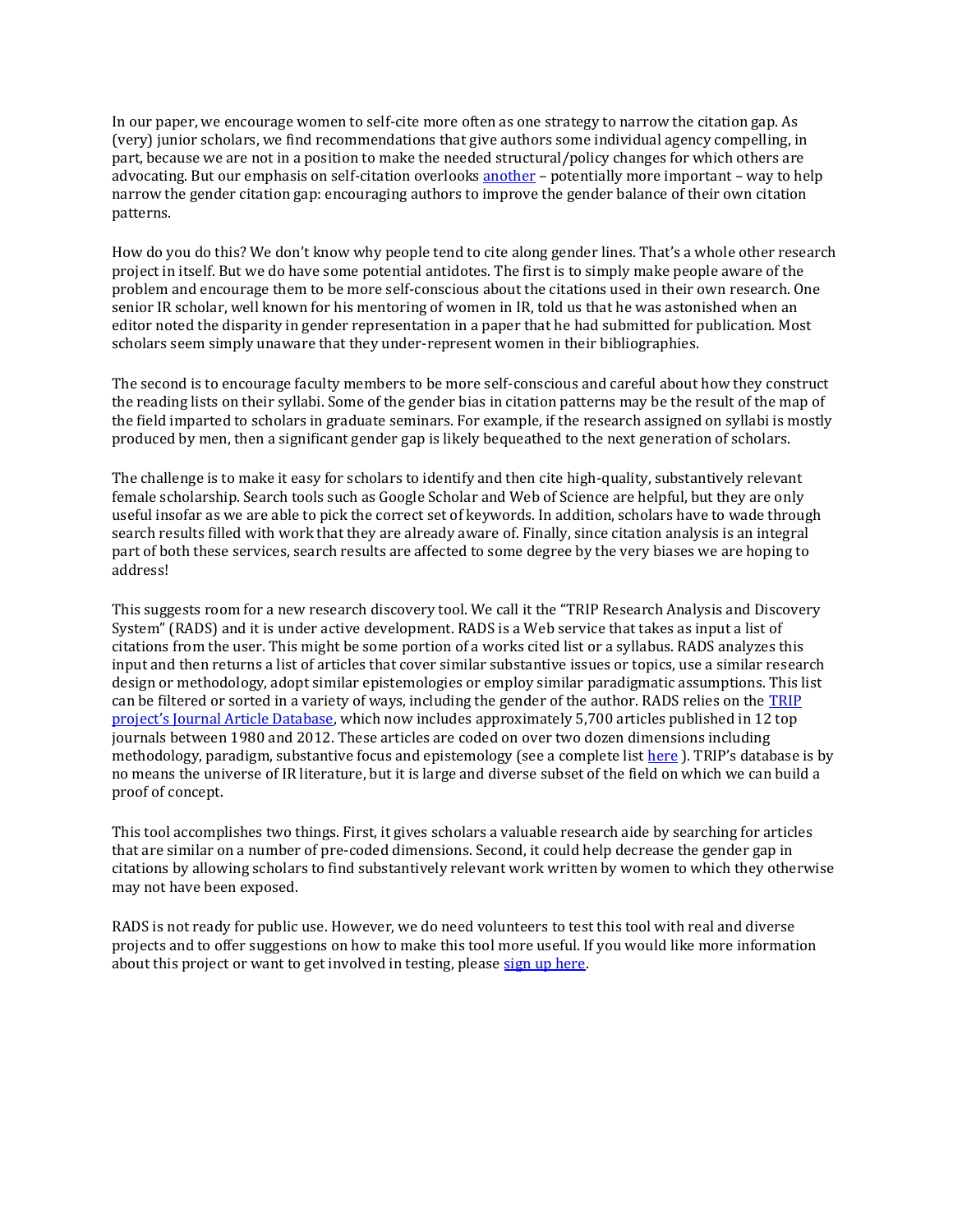## **Why it matters that more women present at conferences**

### **Sara McLaughlin Mitchell, 10/02/13**

Link: http://www.washingtonpost.com/blogs/monkey-cage/wp/2013/10/02/why-it-matters-that-morewomen-present-at-conferences/

For our fourth installment in the [gender gap symposium](http://www.washingtonpost.com/blogs/monkey-cage/wp/2013/09/30/introducing-the-monkey-cage-gender-gap-symposium/) (see [here,](http://www.washingtonpost.com/blogs/monkey-cage/wp/2013/09/30/explaining-the-gender-gap/) [here,](http://www.washingtonpost.com/blogs/monkey-cage/wp/2013/10/01/how-to-reduce-the-gender-gap-in-one-relatively-easy-step/) and [here](http://www.washingtonpost.com/blogs/monkey-cage/wp/2013/10/01/closing-the-gender-citation-gap-introducing-rads/) for the first three) I am delighted to introduce [Sara McLaughlin Mitchell.](http://www.saramitchell.org/) Sara is professor and department chair at the University of Iowa. She [researches i](http://www.saramitchell.org/research.html)nternational cooperation and conflict. She is a long time organizer of the Journeys in [World Politics w](http://www.saramitchell.org/journeys.html)orkshop, which brings together senior and junior women working in international relations. She has also **[published](http://journals.cambridge.org/download.php?file=%2FPSC%2FPSC46_02%2FS1049096513000073a.pdf&code=843da20ede6e5fced69390f92ddf4fcd)** on gender differences in bargaining.

#### \*\*\*\*\*\*\*\*\*\*\*\*\*\*\*\*\*\*\*\*\*\*\*\*\*\*\*\*\*\*\*\*\*\*\*\*\*\*\*\*\*\*\*\*\*\*\*\*\*\*\*\*\*\*\*\*\*\*\*\*\*\*\*\*\*\*

I am so pleased that the Monkey Cage is sponsoring this rich discussion of gendered citation issues in the academic profession. When I served as Chair of the Status of Women Committee for the International Studies Association (ISA), I organized a roundtable on the topic at the 2012 ISA conference. My motivation for this roundtable stemmed from my familiarity wit[h Marianne Ferber](https://www.google.com/url?sa=t&rct=j&q=&esrc=s&source=web&cd=1&cad=rja&ved=0CC4QFjAA&url=http%3A%2F%2Fen.wikipedia.org%2Fwiki%2FMarianne_Ferber&ei=-fxLUpzCKof-9gSzloH4Cg&usg=AFQjCNEPJtepfLGEItfGP2YTW3bvC86Mew&sig2=65Qxv90vAn49Tz4VDg4fUw&bvm=bv.53371865,d.eWU)'s work on gender, citations and networking. As a labor economist, her firs[t study](http://www.jstor.org/discover/10.2307/3174059?uid=3739256&uid=2&uid=4&sid=21102703323417) in 1986 examined citations in a leading journal in her field (*Journal of Economic Literature*); she found that scholars were more likely to cite the research of other scholars who shared their biological sex.

Ferber's 1988 [study](http://www.jstor.org/discover/10.2307/190470?uid=3739256&uid=2&uid=4&sid=21102703323417) expanded her data to include articles published in U.S. and Canadian journals in economics, mathematics, psychology and sociology. The expanded dataset confirmed her original findings that male scholars were more likely to cite the research of other male scholars than to cite work by female scholars. She also found important differences across disciplines; the gender citation gap was smallest in disciplines with few female scholars (mathematics) or in disciplines with a critical mass of female scholars (psychology). Gendered gaps in citation patterns emerge in disciplines where women scholars constitute a sizable minority. This is certainly relevant for political science, a field where 28 percent of faculty positions in the U.S. are held by women, despite 45 percent of bachelor's degrees and 40 percent of doctoral degrees held by females (what is called the "[leaky pipeline](http://journals.cambridge.org/action/displayAbstract?fromPage=online&aid=8874434)").

Samantha Lange, Holly Brus and I replicated Ferber's research design by focusing on publications in two political science journals: *International Studies Quarterly* (*[ISQ](http://onlinelibrary.wiley.com/journal/10.1111/%28ISSN%291468-2478)*) and *International Studies Perspectives* (*[ISP](http://onlinelibrary.wiley.com/journal/10.1111/%28ISSN%291528-3585)*). Ferber's design was innovative because she paired the biological sex of the author(s) of a journal article with the biological sex of the authors of each article or book in the article's bibliography. This design allows us to capture the process of individual authors' decisions about who to cite, or the dynamics of "who is citing whom". Analyzing all articles published in *ISQ* and *ISP* in 2005, my coauthors and [I find](http://onlinelibrary.wiley.com/doi/10.1111/insp.12026/full) that male authors are three times more likely to cite the work of other men than to cite articles authored by women (see also the findings o[f Maliniak, Powers, and Walter\)](http://themonkeycage.org/2013/04/05/gender-and-citation-in-international-relations/). Working with women coauthors does not improve this situation because when women coauthor with men, their articles adopt citation practices that are similar to all male authored teams.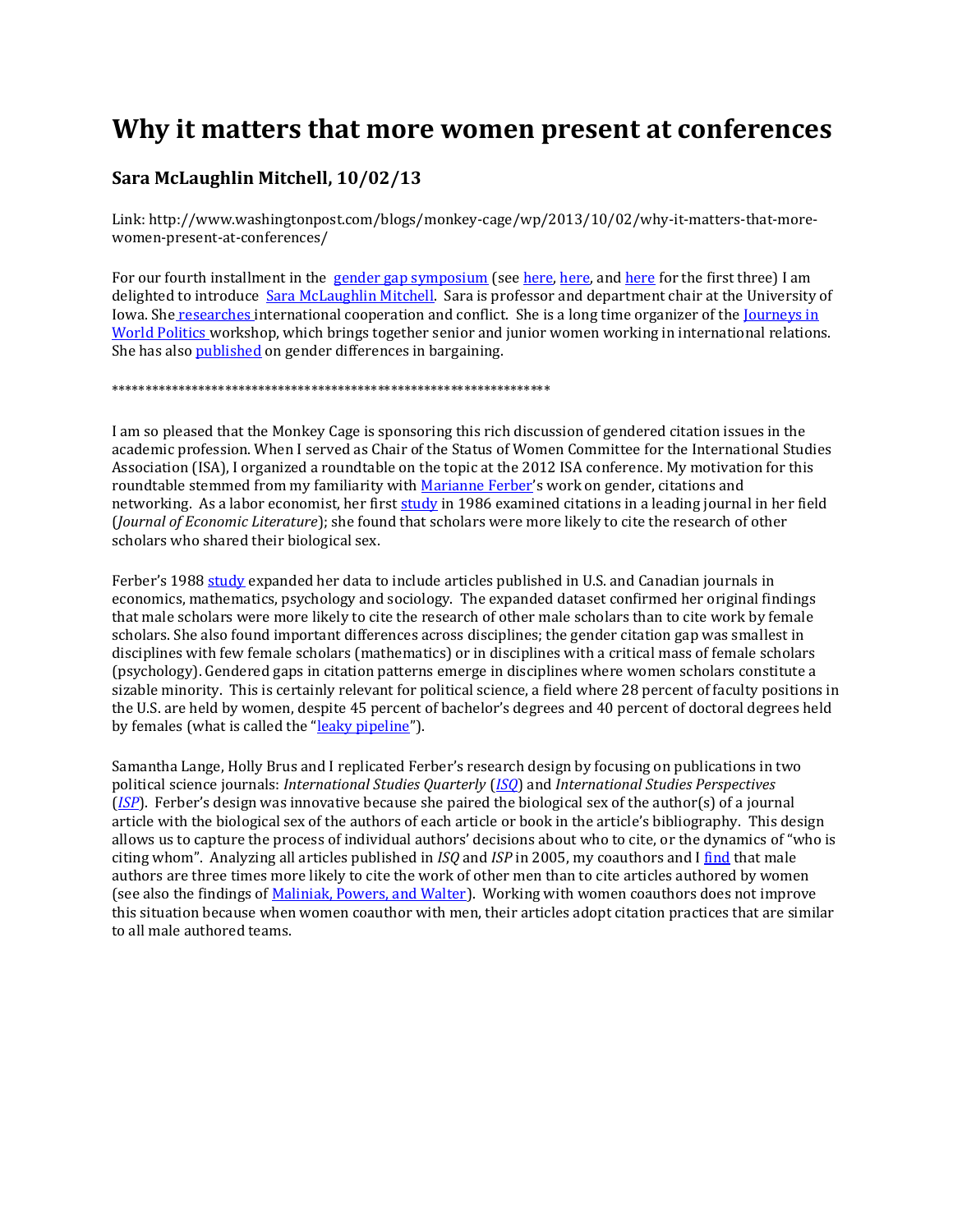

Graph by Sara Mitchell.

While women constitute 28 percent of faculty in political science, there is considerable variation in female participation rates across different areas of the discipline. Within the International Studies Association, an organization with 40 percent female members, the percentage of women who belong to ISA's 33 organized sections ranges from 20 percent to 97 percent. [Michelle Dion](https://www.google.com/url?sa=t&rct=j&q=&esrc=s&source=web&cd=1&cad=rja&ved=0CC4QFjAA&url=http%3A%2F%2Fmichelledion.com%2F&ei=ehJMUryEPYW29gSu24GwBQ&usg=AFQjCNFUyGPqOVFKy62shOPbBAfhVrUKfQ&sig2=5M9XHNS5eTYYyiG-KEPaiw&bvm=bv.53371865,d.eWU) and I explored this variance further by comparing four smaller organizations within political science: the Society for Political Methodology [\(Polmeth\)](http://polmeth.wustl.edu/), the Peace Science Society [\(PSS\)](http://pss.la.psu.edu/), the State Politics and Policy [\(SPP\)](http://www.apsanet.org/content_57121.cfm) group, and the International Political Economy Society [\(IPES\)](https://ncgg.princeton.edu/IPES/). The figure above shows gender differences in paper or poster presentations at the organizations' annual conferences, revealing an 11 percent gender gap across these groups. The State Politics and Policy emphasis on substantive issues in American politics attracts a higher percentage of female presenters than conferences focused on methodological issues in the field [\(Polmeth\)](http://polmeth.wustl.edu/).

There is also temporal variation for women's participation in these four organizations (see figure below). Some organizations like Peace Science have more than doubled the number of female participants over the past two decades, while other organizations' female participation rates are static. Michelle and I found that the number of women participating in the organizations was related to citation patterns in these research areas. Examining journals sponsored by two of these organizations (Polmeth: *[Political Analysis](http://pan.oxfordjournals.org/)*; PSS: *[Conflict Management and Peace Science,](http://cmp.sagepub.com/) [Journal of Conflict Resolution\)](http://jcr.sagepub.com/)*, we continued to find evidence for a gender gap in citations, with male authors much more likely to cite the work of male scholars compared with their female peers.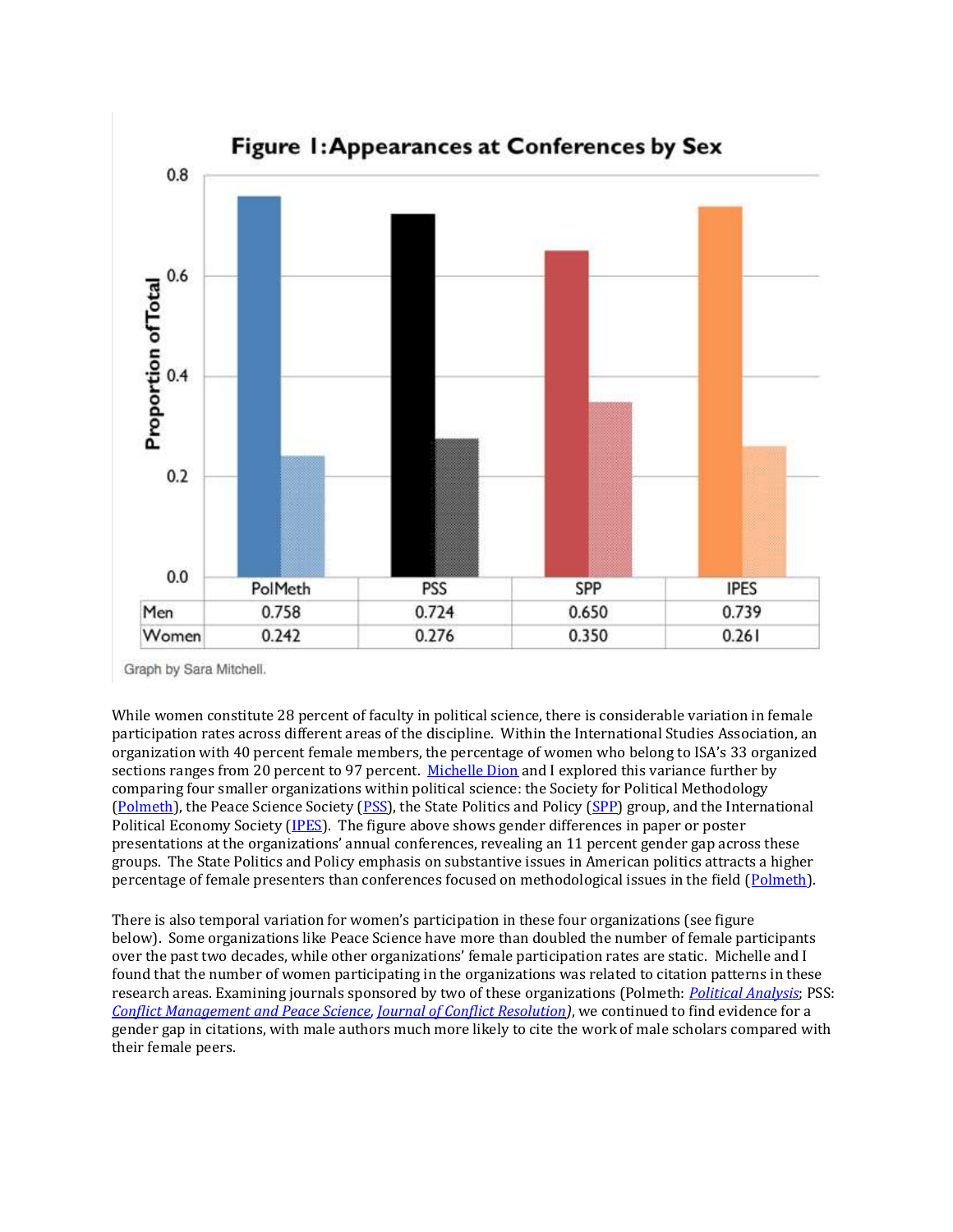

## **Female Paper Authors over Time by Conference**

Graph by Sara Mitchell

However, we also found that the total number of citations to work by women was higher as a proportion of the total citations for journals associated with the Peace Science Society (6 percent) compared with the Political Methodology journal (2.9 percent). Where women's work is visible in smaller academic groups, this translates into a higher frequency of citations to work by female scholars. One thing we must consider in developing strategies for improving the gender gap in citations is to improve the *descriptive representation* of women in various disciplines and sub-disciplinary areas. When women have ample opportunities to present their work at conferences and when women achieve milestones within the organizations (e.g. career awards, the presidency, being featured speakers), this raises the community's awareness about women's research.

There are many potential causes of the gendered citation gap including *implicit biases*, gendered networking [patterns,](http://www.whiteoliphaunt.com/duckofminerva/2013/08/the-glass-half-empty-gendered-problems-in-academic-networking.html) and th[e lack of self-citation b](http://www.washingtonpost.com/blogs/monkey-cage/wp/2013/10/01/closing-the-gender-citation-gap-introducing-rads/)y female scholars. Another cause that I have described here is the overall representation of women in an academic field. When women constitute a critical mass of scholars in a field, the gender gap in citations diminishes. The loss of women scholars at multiple stages of the pipeline needs to be understood and addressed. We need to collect panel data on scholars as they move through their academic careers. While aggregate data reveal a problem with the retention of women in political science and other fields, we do not understand the motives behind individual decisions for exit. These decisions have important consequences for the sociological underpinnings of our discipline. While we have made [considerable progress](http://www.whiteoliphaunt.com/duckofminerva/2013/08/part-ii-the-glass-half-full-gendered-progress-in-academic-networking.html), we need to continue to "lean in" and "push back" to address the citation gender gap and other gender issues in academia.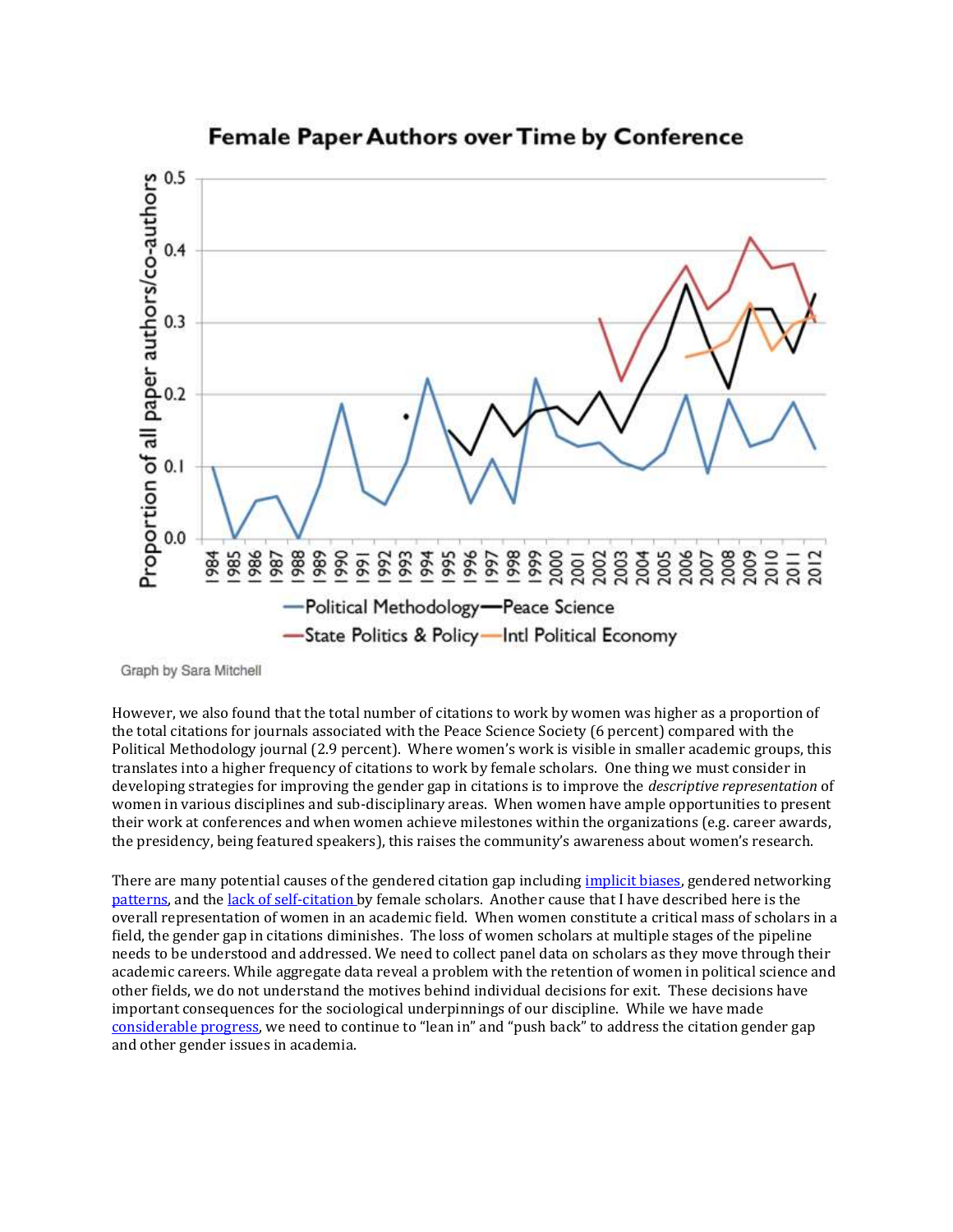## **Student evaluations of teaching are probably biased. Does it matter?**

### **Lisa Martin, 10/02/13**

Link: http://www.washingtonpost.com/blogs/monkey-cage/wp/2013/10/02/student-evaluations-ofteaching-are-probably-biased-does-it-matter/

For our fifth installment in the [gender gap symposium](http://www.washingtonpost.com/blogs/monkey-cage/wp/2013/09/30/introducing-the-monkey-cage-gender-gap-symposium/) (see [here,](http://www.washingtonpost.com/blogs/monkey-cage/wp/2013/10/01/how-to-reduce-the-gender-gap-in-one-relatively-easy-step/) [here](http://www.washingtonpost.com/blogs/monkey-cage/wp/2013/10/01/closing-the-gender-citation-gap-introducing-rads/), here an[d here](http://www.washingtonpost.com/blogs/monkey-cage/wp/2013/10/02/why-it-matters-that-more-women-present-at-conferences/) for the first four) I am delighted to introduce Lisa [Martin,](https://mywebspace.wisc.edu/llmartin3/) a professor of political science at the University of Wisconsin, Madison. She has produce[d some](http://muse.jhu.edu/journals/international_security/v020/20.1.keohane.html) [of](http://books.google.com/books?hl=en&lr=&id=9bbRR1qwfOgC&oi=fnd&pg=PR7&dq=Lisa+Martin&ots=_tjQZtd-CS&sig=SvqfazsyxvqwoxxVTLwjorUDfao) [the](http://journals.cambridge.org/production/action/cjoGetFulltext?fulltextid=173294) [most](http://books.google.com/books?hl=en&lr=&id=DEY9iCo6_3IC&oi=fnd&pg=PP2&dq=Lisa+Martin&ots=matwp1DJLu&sig=N7URQOm6uz8maVY-pa38kkuUGgU) [widely](http://journals.cambridge.org/production/action/cjoGetFulltext?fulltextid=4309836) [cited](http://journals.cambridge.org/production/action/cjoGetFulltext?fulltextid=164748) articles and books on international cooperation. She is also a former editor of the journal [International Organization,](https://www.google.com/url?sa=t&rct=j&q=&esrc=s&source=web&cd=1&cad=rja&ved=0CC4QFjAA&url=http%3A%2F%2Fjournals.cambridge.org%2Faction%2FdisplayJournal%3Fjid%3DINO&ei=-jRMUoy5B4fg8wTkuICIBA&usg=AFQjCNFB7j65USKFZbVYrIYwQxzeAiIdQQ&sig2=1dpuPcNqOjEjzPyJsu4Aew&bvm=bv.53371865,d.eWU) the premier academic journal in international relations.

\*\*\*\*\*\*\*\*\*\*\*\*\*\*\*\*\*\*\*\*\*\*\*\*\*\*\*\*\*\*\*\*\*\*\*\*\*\*\*\*\*\*\*\*\*\*\*\*\*\*\*\*\*\*\*\*\*\*\*

At the end of each semester, most professors gingerly open the e-mail that contains the results of student evaluations of their teaching. Some cringe more than others when doing this. (Okay, and some have completely stopped looking.) Female faculty often express worry about these evaluations, thinking that they may face bias: Are they perceived as not funny enough, or does their voice not project sufficient authority? Do students focus more on women's appearance than on men's?

The evidence on these questions is mixed. Some studies have shown that women do, on average, receive lower scores on student evaluations of teaching (SETs); others have argued that the effects are small and inconsistent. Based on accumulating evidence in the psychology literature on implicit associations and role congruity, I propose that bias does exist, but that it is conditional: Students see women as effective teachers in more intimate settings such as seminars, but women teaching larger classes face barriers to receiving high ratings.

The idea behind role congruity theory is that individuals enter social interactions with implicit assumptions about the roles that individuals play. Gender roles feature prominently in this literature, with men implicitly associated with the "agentic" type: assertive, ambitious and authoritative. People tend to implicitly associate women with the non-agentic type, assuming they are passive, nurturing and sensitive. Role incongruity occurs when a man or woman acts in a way that is contrary to type. A situation that demands that a woman be agentic, for example teaching a large lecture class, will cause role incongruity and lead to negative reactions from students.

Substantial experimental work supports the insights of role congruity theory and its applicability to the classroom. [For example,](http://link.springer.com/article/10.1023/A:1025832707002#page-1) students who view stick figures delivering identical lectures rate a figure labeled as a young male as more expressive than figures labeled as older or female. Experiments in classrooms [demonstrate](http://www.sciencedirect.com/science/article/pii/S0749597808000046) that women instructors who receive the highest ratings are perceived as both sensitive and agentic; men only need to be perceived as agentic to receive high scores. These role expectations set up a dilemma in the stereotypical "sage-on-a-stage" model of teaching. How to be both strong and sensitive in such a setting?

The logic of role congruity has a testable empirical implication. Female instructors may face no bias in small classes where individual interaction with students is the norm, but they are likely to be at a disadvantage in larger classes. Thus, if we look at SET data, we should expect to find an interaction effect between gender and course size, showing that male faculty receive higher scores in large courses than do female faculty. Testing this hypothesis is a bit tricky, since most universities now keep SET data behind a firewall. However, I have found publicly available SET data from two large public universities, one in the South and the other on the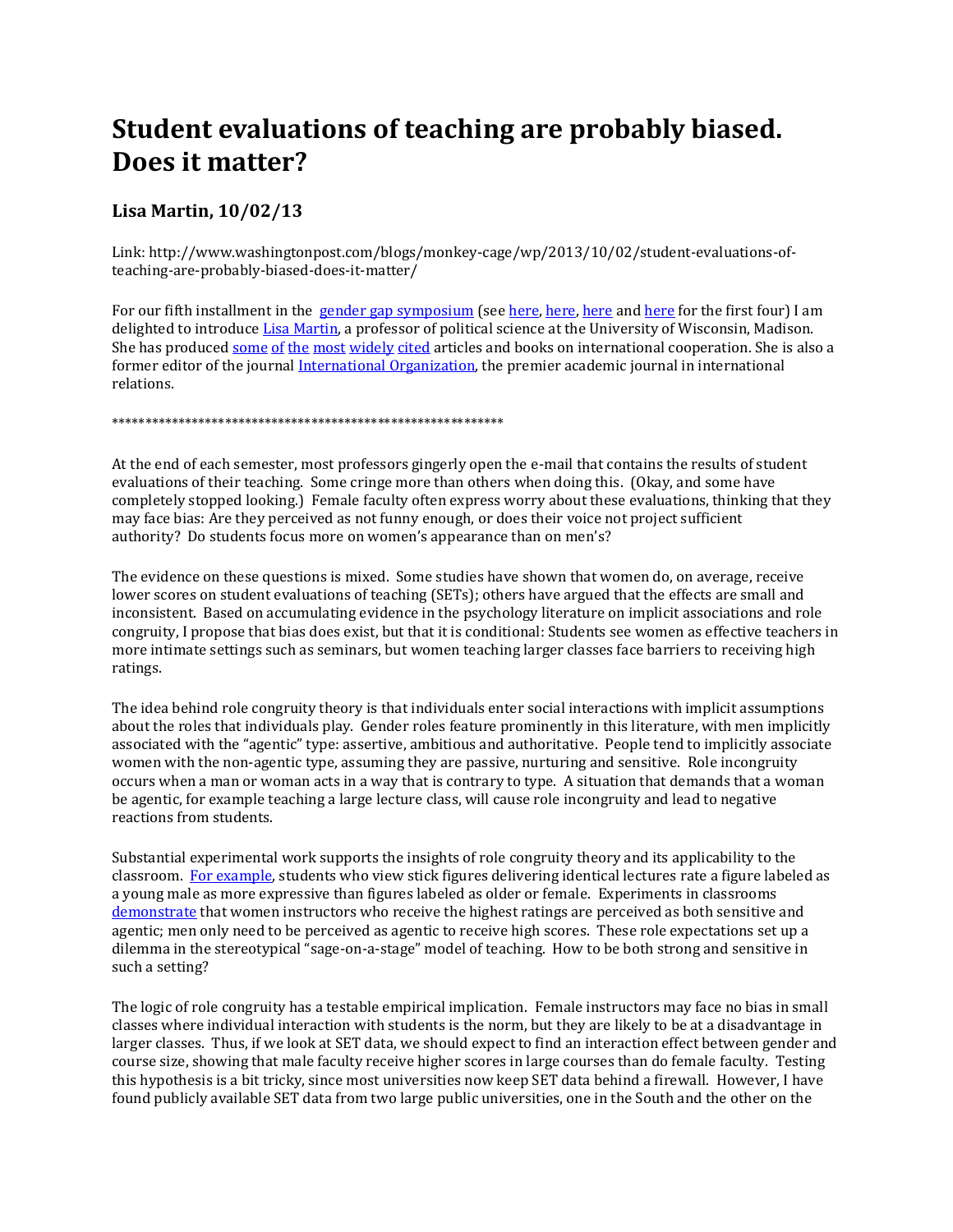West Coast. I examined data from the political science departments at these universities. (I presented a [paper](http://www.ssrn.com/abstract=2303332) on this topic at the 2013 American Political Science Association annual meeting.)



As the results in the figure show, the expected interaction effect between instructor gender and course size does obtain. The substantive size of the effect is larger in the Southern university (although those data cover only three semesters and the results are not statistically significant). The Western university exhibits a slightly smaller substantive effect, but it is statistically significant and still noteworthy. SETs are identical in seminar-size courses for men and women. In a moderately-sized lecture course of 100 students, a gap of about a 10th of a point (on a 5-point scale) emerges. For the biggest classes of about 400 students, a gap of 0.4 points appears. For the Southern university, with smaller class sizes, a gap of 0.6 points appears in a 200 student class.

Do these gaps matter? I think so. The negative feedback that women often receive when they offer large lecture courses creates a self-fulfilling cycle, in which women self-select into teaching smaller classes; those responsible for course coordination tend to favor men to teach larger classes; and students lean toward taking large courses that are taught by men. In the two political science departments I have studied, women do on average teach smaller courses than men. These patterns, in turn, mean that women are more often passed over for the rewards that accrue to celebrity teachers – teaching awards (which sometimes have substantial cash attached to them), opportunities to teach MOOCs and even sometimes promotion to leadership roles within departments and universities.

To get a preliminary sense of the degree to which SETs matter for professional advancement, over the summer of 2013 I conducted an informal online survey of political science professors and obtained about 125 responses. The survey (nonrandom as it may be) revealed the tremendous variety of institutional practice out there. Sometimes teaching evaluations matter only at the margins. At other times they carry substantial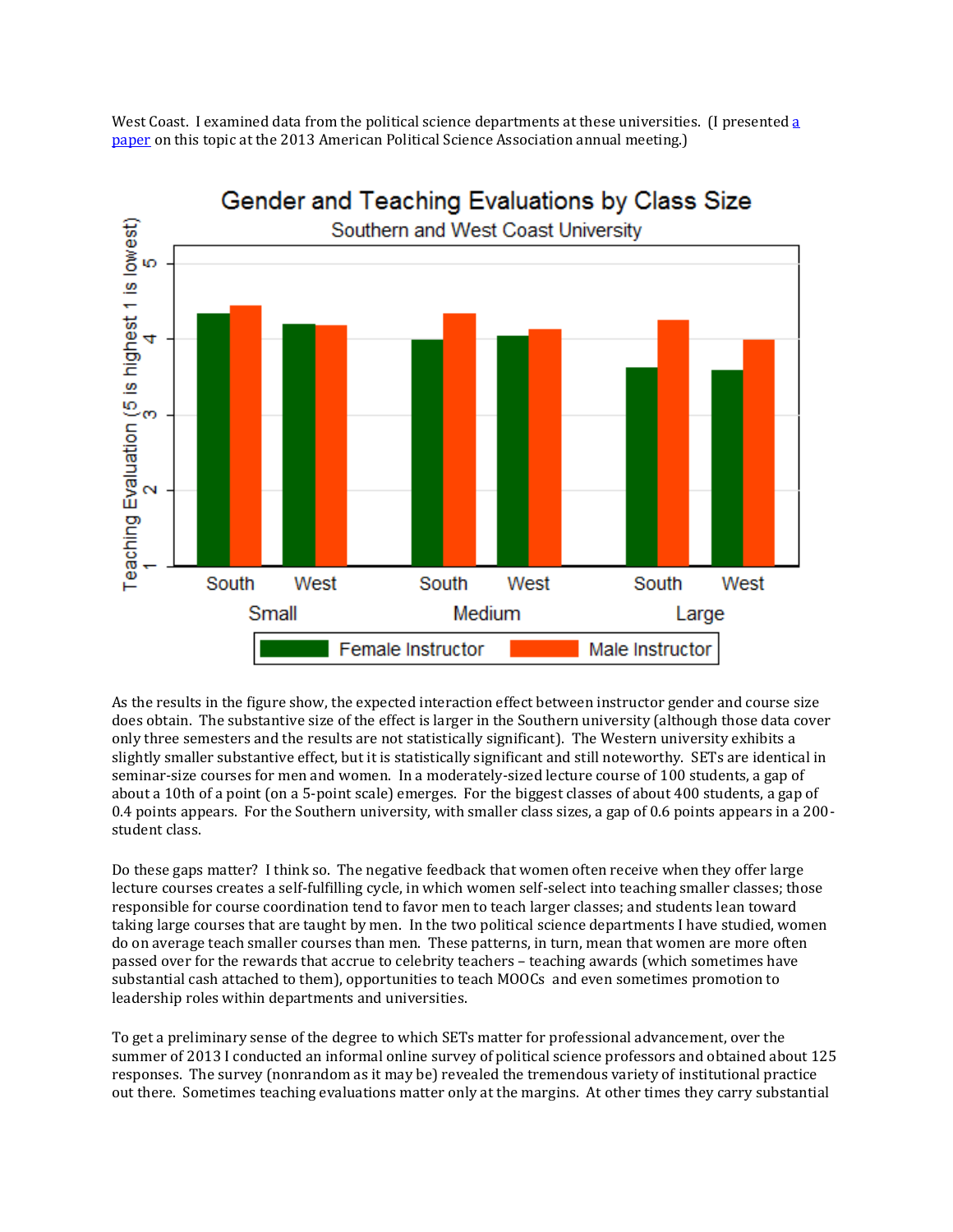weight in decisions about promotion, tenure and compensation, even accounting for as much as 40 percent of the formula for determining annual raises, according to some responses.

So, the evidence so far suggests that using SETs to evaluate teaching effectiveness works against women faculty in large courses, and that this bias has implications for professional advancement of female faculty. Far from being a phenomenon that is fading away, I would argue that it is more likely that the race to distance learning and MOOCs, with their celebrity teachers and lack of personal interaction, is exacerbating the dilemma facing female instructors.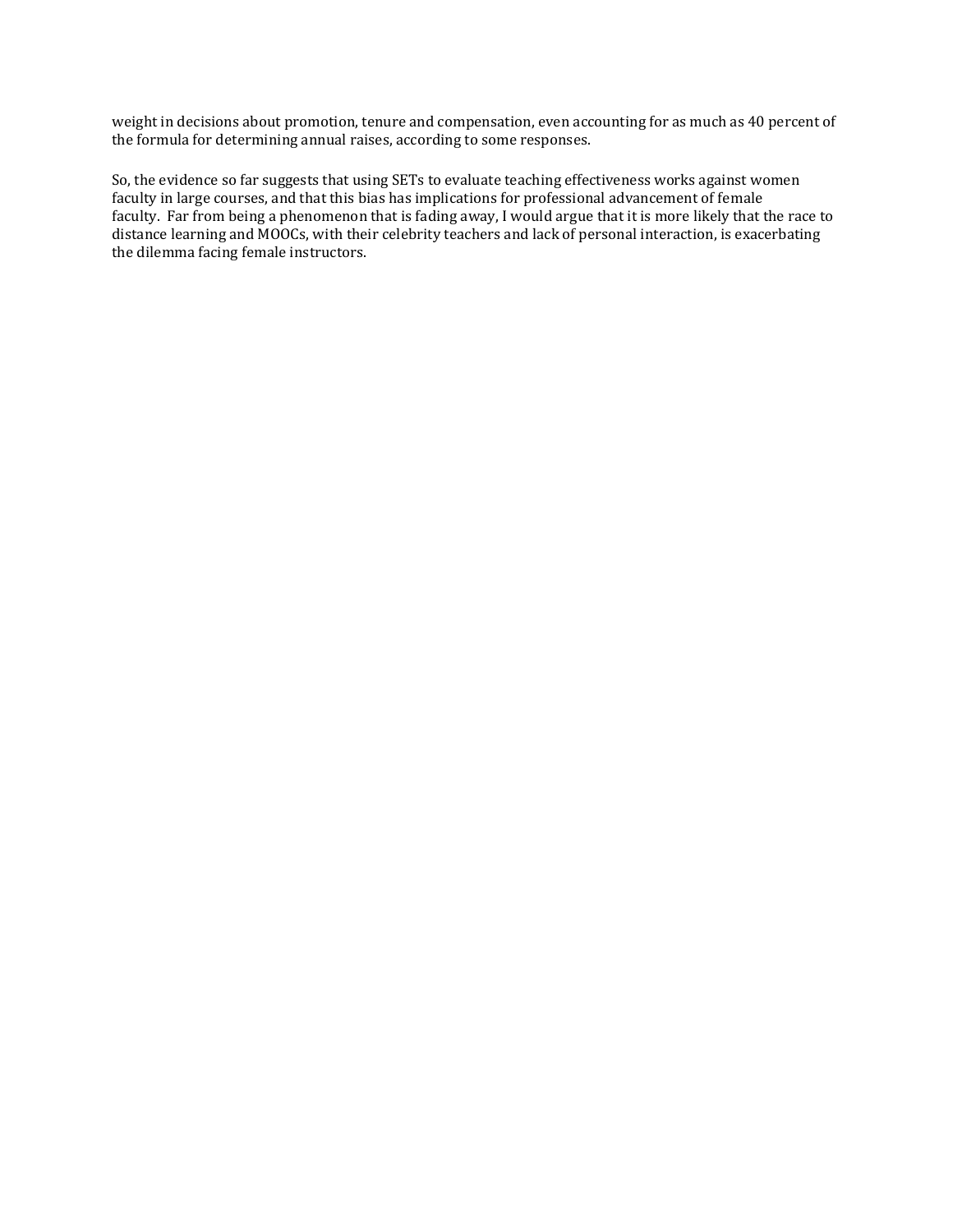# **The gender gap from the gatekeeper's perspective**

### **Rick Wilson, 10/03/13**

Link: http://www.washingtonpost.com/blogs/monkey-cage/wp/2013/10/03/the-gender-gap-from-thegatekeepers-perspective/

Today is Editor's day in the Monkey Cage [gender gap symposium](http://www.washingtonpost.com/blogs/monkey-cage/wp/2013/09/30/introducing-the-monkey-cage-gender-gap-symposium/) (see [here,](http://www.washingtonpost.com/blogs/monkey-cage/wp/2013/10/02/why-it-matters-that-more-women-present-at-conferences/) here, here, here, an[d here](http://www.washingtonpost.com/blogs/monkey-cage/wp/2013/10/02/student-evaluations-of-teaching-are-probably-biased-does-it-matter/) for earlier contributions). We are exceptionally fortunate to have contributions by the editors of the two most prestigious political science journals.

Later today, we will hear from [Marijke Breuning,](https://sustainable.unt.edu/marijke-breuning) co-editor of the *[American Political Science Review](https://www.google.com/url?sa=t&rct=j&q=&esrc=s&source=web&cd=1&cad=rja&ved=0CC4QFjAA&url=https%3A%2F%2Fwww.apsanet.org%2Fsection_327.cfm&ei=43hNUpXeDZTi9gTp2oHYBg&usg=AFQjCNE04o5LB1u8ZSW4cQ2wNEnzU0kw8A&sig2=8KYc71LicZp9_OA_5n295g&bvm=bv.53537100,d.eWU)*. First up is [Rick Wilson,](http://rkw.rice.edu/) editor of the *[American Journal of Political Science](http://ajps.org/)*. Rick is a professor of political science at Rice University. H[e has published extensively](http://rkw.rice.edu/articles.html) on political history and the design of political institutions and, more recently, the evolutionary, biological, and neurological foundations of human behavior. He has also written about broader issues affecting the discipline, such as the ["war on social science"](http://www.symposium-magazine.com/the-war-on-social-science-rick-k-wilson/) (see als[o here](http://themonkeycage.org/2013/05/14/if-politics-determines-what-is-palatable-we-could-be-picked-off-one-at-a-time/) for his contribution in *Science*).

\*\*\*\*\*\*\*\*\*\*\*\*\*\*\*\*\*\*\*\*\*\*\*\*\*\*\*\*\*\*\*\*\*\*\*\*\*\*\*\*\*\*\*\*\*\*\*\*\*\*

The issues raised in this symposium are real and have enormous implications not only for the pipeline of women into the social sciences, but also for retaining women in the academy. While the models and techniques used by men and women for understanding social phenomena are the same, the inspirations, insights and questions are often quite different. Excluding any group from the scientific community only decreases the quality and reach of our science.

Much of the symposium starts from the perspective that there are differences in the citation rates between males and females. As a gate keeper (the editor of a journal) I worry that I may be a partial source of this difference. After all, I control the content of the research that appears in the [American Journal of Political](http://ajps.org/)  [Science,](http://ajps.org/) so am I contributing to the problem? No doubt. As [several](http://www.washingtonpost.com/blogs/monkey-cage/wp/2013/09/30/explaining-the-gender-gap/) in this symposium note, I am loaded with implicit biases that may have an impact on my judgment. I see a huge amount of high quality research. I never have enough space to publish everything, so I have to make choices at the margin. What can I do to avoid acting on my biases?

Let me begin with a closely guarded secret. Editors are fallible. (Okay, maybe this is not a secret – rejected authors constantly point to my fallibility.) Editors may not think very hard about diversity when putting together their editorial board. They may think a little harder about who is appointed as an associate editor. But associate editors and editorial boards send a very strong signal about who is welcome to publish in the journal. They also send a signal about the editor's commitment to how manuscripts will be reviewed. When I thought about my associate editors I was interested in people who I could call on to help me with difficult decisions and I was concerned with ensuring diversity.

I ended up with a wonderful set of seven associate editors (three female and one Hispanic male). I asked them to recommend editorial board members and I instructed them to pay attention to ensuring broad representation. At the same time, concerned by the fact that senior scholars are disproportionately male (and white), I asked them to recommend junior faculty to serve on the editorial board. This they did (and it is easy to see how the journals stack up thanks to a great article by **Stegmaier et al.** (2011) ).

I have discovered that diversity does more than signal a journal's willingness to publish a broad set of authors. I am fortunate in that I have very strong female Associate Editors and Editorial Board members and they are not shy about reminding me to keep my eye out for inadvertent biases. This puts pressure on me to think carefully about my decisions.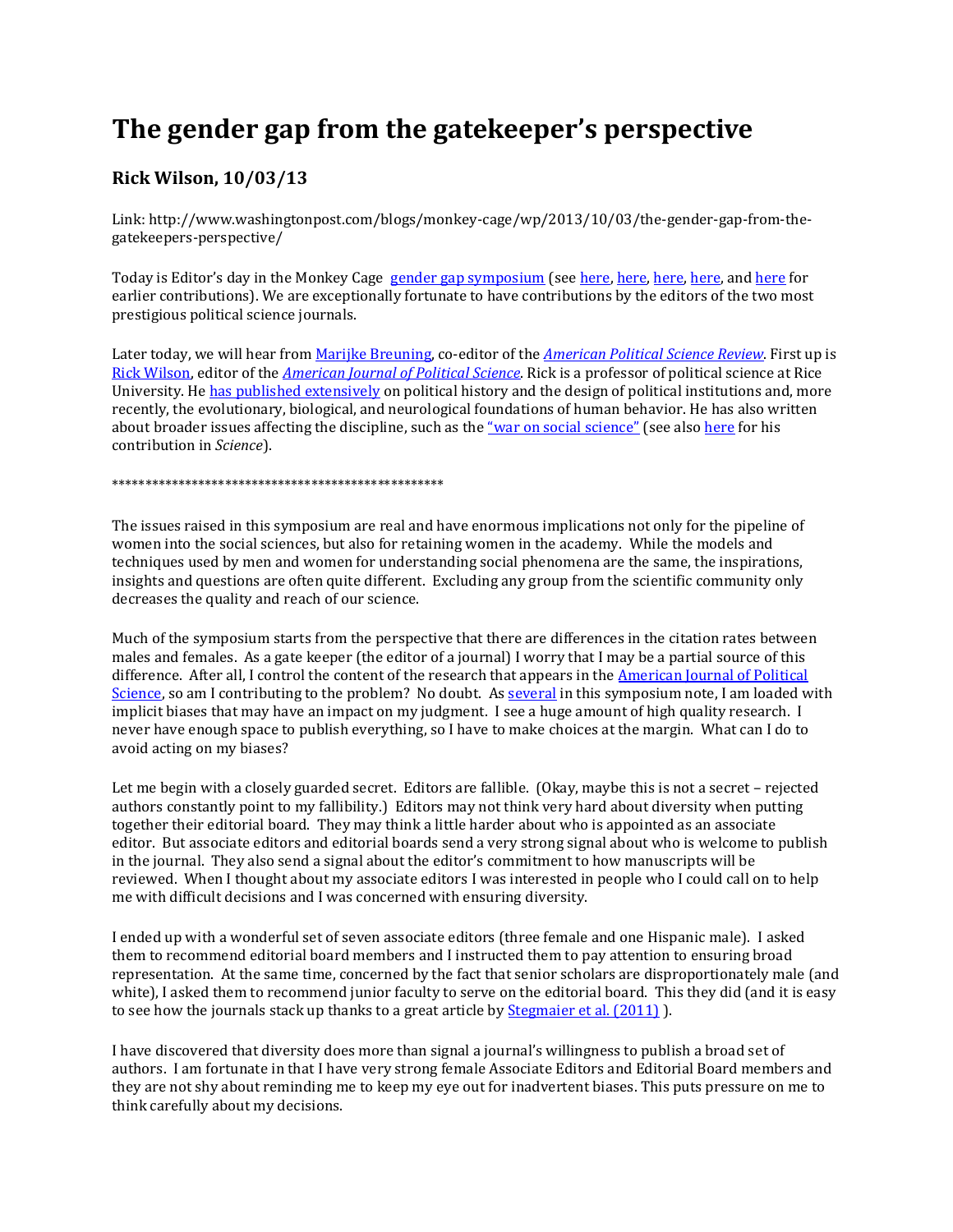What else can be asked of Editors? First, it is non-controversial to report the percentage of female and male authored publications. This could easily be presented in our annual reports. I have not done so and to atone for that I provide some frequencies here. A study by [Breuning and Sanders \(2007\)](https://journals.cambridge.org/action/displayAbstract?fromPage=online&aid=1004444&fulltextType=RA&fileId=S1049096507070564) during the period 1999- 2004 reported that 17.7 percent of the articles published in AJPS had a woman as the lead author. I thought I had done better, but under my tenure, which covers 2010-2013 only 19.8 percent of the published manuscripts have a woman as a first author.

However, 24.6 percent of the published articles have a woman as a co-author and women or a team of women solely authors another 10.2 percent. This means that 34.8 percent of the articles have female authors or coauthors.

The real question for me is whether these percentages are bad news or terrible news. I am now looking at all manuscripts that have been sent to me. I want to know whether I am rejecting female authors at higher rates than male authors. This is hard to do because these data are not collected by the electronic system that I am forced to use. I am currently collecting these data and I can press the next editor to make certain the system can collect these data.

What else can editors do? **[B. F. Walter](http://www.washingtonpost.com/blogs/monkey-cage/wp/2013/10/01/how-to-reduce-the-gender-gap-in-one-relatively-easy-step/)** argues for anonymity in the citation process by eschewing the use of first names and using only initials. This is a tempting idea and it may be something that can easily be implemented. But I would push Editors further. They should use anonymity in the first stage of the editorial process. I often (but not always) read new manuscripts without paying attention to the author or affiliation. The first reading is often anonymous to me. I want to read the work and then decide whether I will desk reject the manuscript (send it back to the author without review) or whether it will go out to review. This is a crucial decision, since I desk reject about 30 percent of all manuscripts. At this stage I think it is important to deliberately blind myself to the author(s).

Finally, I have some advice that is aimed at women. To female reviewers (who are overworked) please say no if you really do not have the time to review a manuscript. Believe me, your male counterparts are doing so. But, if you say no, send me the names of two or three well-qualified reviewers. I will not advise that you only send me the names of female reviewers, but I certainly would not object if you did. I want to know the most qualified people in the field, especially junior people who might be under my radar.

To female authors who have been asked to revise and resubmit your manuscript: keep two things in mind. First, if you find that the editor is unclear about what is expected of you, then ask the editor. I grant very few revisions and I have a vested interest in getting you to revise the manuscript so that it will be successful. E-mail me or call me. Your male counterparts are not shy about asking.

Second, if the revision is going to take more time than you anticipated, ask for an extension. I would much rather have a well crafted piece of science than something that was hurried because of a deadline. It may be that you need additional time because you need to collect additional data, because of health issues or child care duties. The reason is not important. I want you to show me your best effort. Again, your male counterparts are not shy about seeking extensions.

I conclude by noting that editors are as busy, overworked and harried as any academic. But being busy, overworked and harried often means falling back on rules of thumb. If those rules of thumb admit implicit biases, then we should be held accountable. Keep up the pressure on editors.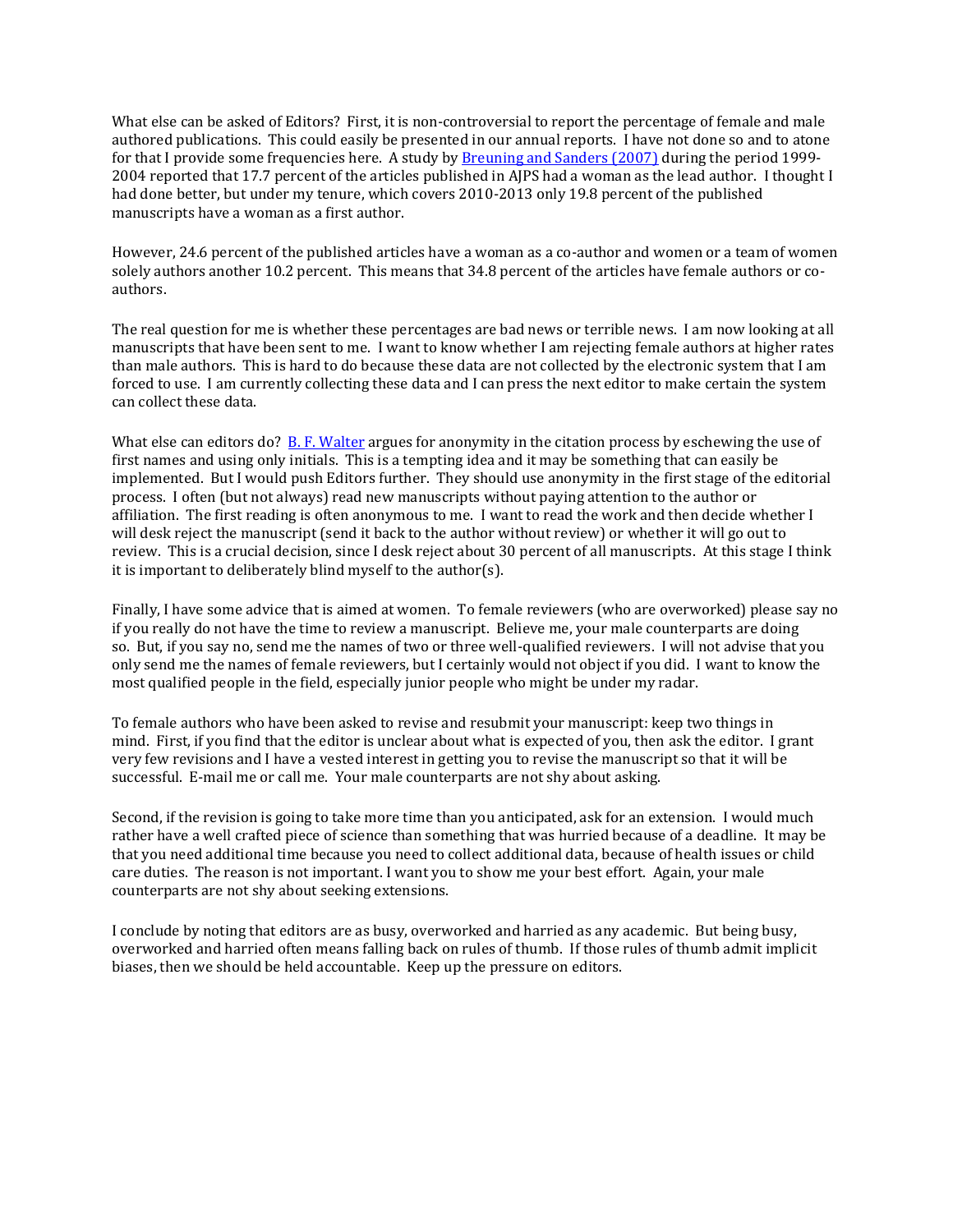# **Editors and the gender gap**

### **By Marijke Breuning, 10/3/13**

This is the second post from the perspective of a journal editor in our in the Monkey Cage gender gap [symposium](http://www.washingtonpost.com/blogs/monkey-cage/wp/2013/09/30/introducing-the-monkey-cage-gender-gap-symposium/) (see [here,](http://www.washingtonpost.com/blogs/monkey-cage/wp/2013/09/30/explaining-the-gender-gap/) [here,](http://www.washingtonpost.com/blogs/monkey-cage/wp/2013/10/01/how-to-reduce-the-gender-gap-in-one-relatively-easy-step/) [here,](http://www.washingtonpost.com/blogs/monkey-cage/wp/2013/10/01/closing-the-gender-citation-gap-introducing-rads/) [here](http://www.washingtonpost.com/blogs/monkey-cage/wp/2013/10/02/why-it-matters-that-more-women-present-at-conferences/) and [here](http://www.washingtonpost.com/blogs/monkey-cage/wp/2013/10/02/student-evaluations-of-teaching-are-probably-biased-does-it-matter/) for earlier posts). You can find the contribution by Rick Wilson of the American Journal of Political Science [here](http://www.washingtonpost.com/blogs/monkey-cage/wp/2013/10/03/the-gender-gap-from-the-gatekeepers-perspective/)*.*

Marijke Breuning is [editor](https://www.apsanet.org/nextAPSReditors/index.cfm) of th[e American Political Science Review,](https://www.apsanet.org/utils/journal.cfm?Journal=APSR&CFID=29808489&CFTOKEN=88675765) the flagship journal of the American Political Science Association. She is a professor of political science at the University of North Texas. She has [published extensively o](https://faculty.unt.edu/editprofile.php?pid=1259&onlyview=1)n foreign policy analysis, foreign aid, but also issues of gender equality- including gender equality in the political science profession. Wiley and Cambridge University Press have kindly agreed to ungate the articles linked to in this post that appeared i[n International Studies Perspectives](http://onlinelibrary.wiley.com/journal/10.1111/%28ISSN%291528-3585) and [Perspectives on Politics.](https://www.google.com/url?sa=t&rct=j&q=&esrc=s&source=web&cd=2&cad=rja&ved=0CDQQFjAB&url=http%3A%2F%2Fjournals.cambridge.org%2Faction%2FdisplayJournal%3Fjid%3DPPS&ei=DINNUoGQEY3s8gTz5ICoDA&usg=AFQjCNE6DinJRYMnzjmDHLjn2dBzjL76qw&sig2=z08U3T63p6IWEvyovYjbrQ&bvm=bv.53537100,d.eWU)

#### \*\*\*\*\*\*\*\*\*\*\*\*\*\*\*\*\*\*\*\*\*\*\*\*\*\*\*\*\*\*\*\*\*\*\*\*\*\*\*\*\*\*\*\*\*

What can journal editors do to foster greater gender equity in academic publishing and the citation of published work? These are important questions.

Editors sit at a crucial juncture in the publishing process and are still **most often male**. This matters because, as Jane Mansbridge so eloquently explained in her contribution to this gender gap symposium, structural and preconscious biases influence the evaluation of female and male colleagues, and of the scholarship they produce. Although it is clearly possible that editors' decisions are influenced by preconscious biases, the data to substantiate this are rather scarce. [A paper](http://onlinelibrary.wiley.com/doi/10.1111/insp.12025/full?campaign=wlytk-41549.5895949074) forthcoming in International Studies Perspectives provides a unique glimpse into the issue: On the basis of data that track papers from submission to decision at the Journal of Peace Research, the authors conclude that there is not a statistically significant difference in the likelihood that papers authored by women or men are accepted.

Few analyses of journal content have had access to such data. As a result, it is difficult to know whether the findings for the Journal of Peace Research are representative. Most analyses are based on an examination of the authorship of published articles. [Such studies](http://journals.cambridge.org/action/displayFulltext?type=6&fid=8407144&jid=PSC&volumeId=44&issueId=04&aid=8407143&bodyId=&membershipNumber=&societyETOCSession=&fulltextType=NW&fileId=S1049096511001284;%20http://journals.cambridge.org/action/displayFulltext?type=6&fid=6088212&jid=PSC&volumeId=40&issueId=02&aid=1004444&fulltextType=RA&fileId=S1049096507070564;%20;%20http://onlinelibrary.wiley.com/doi/10.1111/j.1528-3577.2005.00220.x/full?campaign=wlytk-41549.5895949074) have generally found that the proportion of articles published by women lags behind the proportion of women in political science. And the gap between women's presence in the discipline and in its journals is not evenly distributed among the various publications: [the gap](http://journals.cambridge.org/action/displayFulltext?type=6&fid=6088212&jid=PSC&volumeId=40&issueId=02&aid=1004444&fulltextType=RA&fileId=S1049096507070564) has been bigger in three most prestigious journals, the American Political Science Review, the American Journal of Political Science and the Journal of Politics. It is not clear why this is so, but it is evident that all journals — but especially the most prestigious ones — must be careful to ensure that the process of evaluation is conducted as fairly and equitably as possible.

The current editorial team of the American Political Science Review*,* of which I am a member, takes that responsibility quite seriously. This means we endeavor to make sure that all papers are evaluated by panels of reviewers with expertise in the area of inquiry and the methods employed, and that we ask women to participate in the review process in a systematic and deliberate manner. Although it is unclear whether the presence of women as reviewers influences the outcome of the review process in any specific way, we believe that it is important that women have a voice in the review process. It is also our hope that, as more women are asked to review, that they will consider submitting their own work (if they have not previously done so).

The editorial team's own diversity places us in a unique position to entice women and others who may have considered the Review to be "not for them," to submit their work. After all, a greater diversity of submission is a prerequisite to a greater diversity of the journal's content. One year into our term as editors, we were encouraged to find that the first author of 24 percent of original submissions was a woman. Although this still falls short of the proportion of APSA members who are women (32 percent), it is far better than the 17.7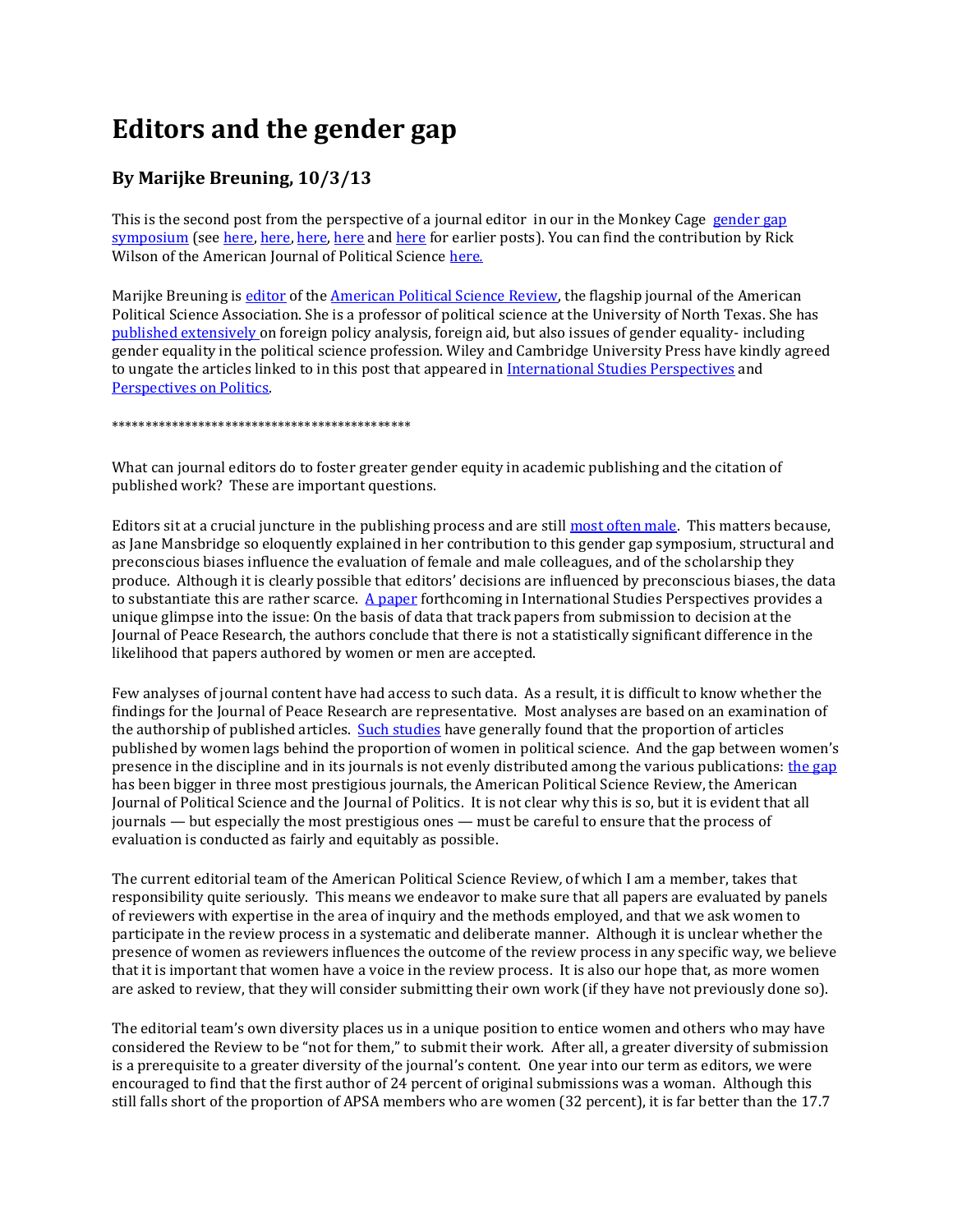percent of female first authors reported in **Breuning and Sanders**. And we hope that we can continue to entice more female political scientists to submit their work.

Gender is not the only element of diversity that matters, however. The Review, like most of the prestigious journals in political science, publishes primarily work by authors affiliated with research universities. Given the enormous pressure to publish at such institutions, that bias is not likely to be eliminated. That said, we want to stress that we welcome pathbreaking work from all scholars, irrespective of affiliation. [This matters](http://onlinelibrary.wiley.com/doi/10.1111/insp.12002/full?campaign=wlytk-41549.5895949074)  [for women,](http://onlinelibrary.wiley.com/doi/10.1111/insp.12002/full?campaign=wlytk-41549.5895949074) who are somewhat less likely to be employed at research universities.

To underscore our search for greater diversity of scholars and scholarship represented in the Review, we'd like to close by paraphrasing a great line from the movie Ratatouille: "Not every scholar can write a great article, but a great article can be produced by a scholar from anywhere." What we call the "Ratatouille Principle" nicely captures our philosophy: We look to publish scholarly work that is of exceptional merit and focuses on important issues, irrespective of who the author is, from where she or he hails, or makes her or his institutional home.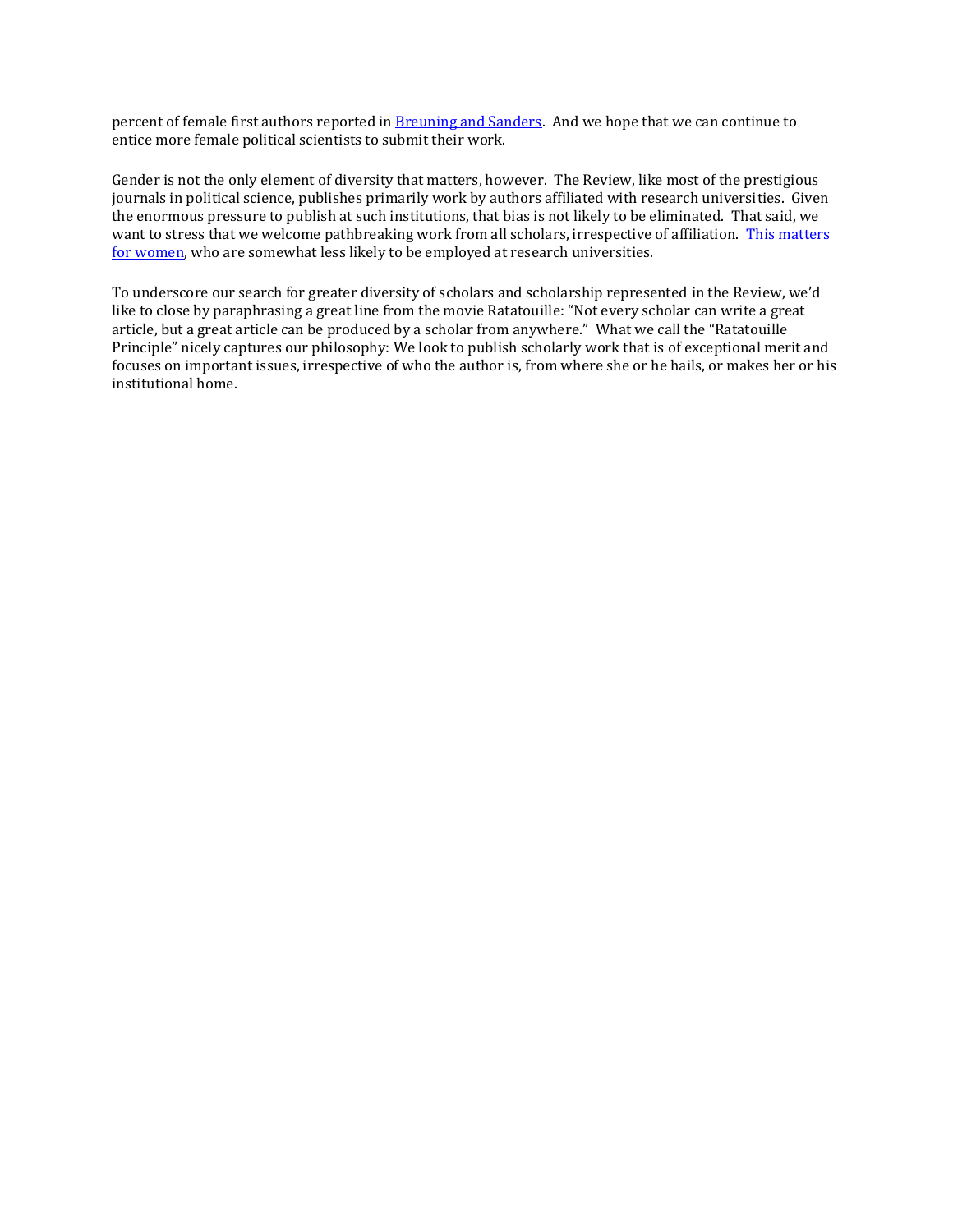## **Why is work by women systematically devalued?**

### **By Brett Ashley Leeds, 10/4/2013**

On the final day of the Monkey Cage [gender gap symposium](http://www.washingtonpost.com/blogs/monkey-cage/wp/2013/09/30/introducing-the-monkey-cage-gender-gap-symposium/) (see [here,](http://www.washingtonpost.com/blogs/monkey-cage/wp/2013/09/30/explaining-the-gender-gap/) [here,](http://www.washingtonpost.com/blogs/monkey-cage/wp/2013/10/01/how-to-reduce-the-gender-gap-in-one-relatively-easy-step/) [here,](http://www.washingtonpost.com/blogs/monkey-cage/wp/2013/10/01/closing-the-gender-citation-gap-introducing-rads/) [here,](http://www.washingtonpost.com/blogs/monkey-cage/wp/2013/10/02/why-it-matters-that-more-women-present-at-conferences/) [here,](http://www.washingtonpost.com/blogs/monkey-cage/wp/2013/10/02/student-evaluations-of-teaching-are-probably-biased-does-it-matter/) [here](http://www.washingtonpost.com/blogs/monkey-cage/wp/2013/10/03/the-gender-gap-from-the-gatekeepers-perspective/)*,* and [here](http://www.washingtonpost.com/blogs/monkey-cage/wp/2013/10/03/editors-and-the-gender-gap/) for earlier posts) we offer broader reflections from three distinguished scholars. Later today, you will see posts by [David Lake](https://www.google.nl/url?sa=t&rct=j&q=&esrc=s&source=web&cd=1&cad=rja&ved=0CC0QFjAA&url=http%3A%2F%2Fweber.ucsd.edu%2F%7Edlake%2F&ei=MjtHUp_nJOnl4APsmoCYDg&usg=AFQjCNFfWpkyditL7C_B8QKJvqX3XwK1RQ&bvm=bv.53217764,d.dmg) and [Beth Simmons.](http://scholar.harvard.edu/bsimmons/) First up is [Brett Ashley Leeds,](http://www.ruf.rice.edu/~leeds/) a professor at Rice University who [has published widely](http://www.ruf.rice.edu/~leeds/) on issues of international security, especially alliances. She was the recipient of the Karl [Deutsch award,](http://news.rice.edu/2008/04/16/rice-political-scientist-wins-deutsch-award-for-international-relations-and-peace-research/) which is awarded to the scholar under the age of 40 who is adjudged to have made the most significant contribution to the study of international relations.

#### \*\*\*\*\*\*\*\*\*\*\*\*\*\*\*\*\*\*\*\*\*\*\*\*\*\*\*\*\*\*\*\*\*\*

Th[e finding](http://journals.cambridge.org/action/displayAbstract?fromPage=online&aid=8990966) that international relations articles written by women receive fewer citations than those written by men is surprising and disturbing to many in political science. Unfortunately, however, this evidence is consistent with a broader body of studies that reveal a tendency for both women and men to value work by men more than work by women. Both men and women hold subconscious biases that affect their impressions and may influence their subsequent behavior. While it is almost impossible to rid ourselves of ingrained subconscious biases, we can become more self-aware and take steps to limit the influence of these biases on our behavior.

Two recent studies provide experimental evidence commensurate with this phenomenon. In one study, scientists were asked to rate resumes and suggest starting salaries for students applying for a lab job. The researchers found that job candidates with traditionally female names were rated less qualified and offered a lower average salary, despite the fact that all other information was identical. In another study, communications graduate students were asked to rate conference abstracts for scientific quality. The same abstracts with traditionally female author names were rated less well, especially in subject areas considered traditionally male, including politics. In both studies, male and female evaluators were equally likely to devalue the work of women.

Why would this be? Perhaps some people believe that women inherently produce less valuable scholarship than men, but I don't think most of us subscribe to that belief. Most of us assert that similarly qualified men and women should be paid the same and that research should be equally valued regardless of the authors' gender. And yet, experiments reveal that our behavior does not conform to those beliefs.

Societal messages inundate us with information that create subconscious biases favoring the intellectual contributions of men. This was brought home to me recently by my four year old son. On the way to school, my son asked me the meaning of the street names in our neighborhood—Swift, Dryden, then Shakespeare. My explanation prompted my son to ask, "Are any famous authors girls?" I had never noticed that the streets in my neighborhood honor the work of many men and no women. These street names provide information to my son (and my daughter) that works worthy of commemoration are produced by men. Even if my husband and I and many others in their lives tell and show them repeatedly that women produce works just as valuable as those produced by men, from the photos that adorn the hallways of their institutions to the honorary names of streets an[d awards,](https://www.apsanet.org/content_82742.cfm) they will receive messages that are likely to produce a subconscious bias.

Current political scientists came of age in eras that were more likely to inculcate biases valuing work by men than my children will. Even the most aware and vigilant among us will find it very difficult to rid ourselves of such biases, and changing the culture will take a very long time and significant active effort. So what do we do in the meantime?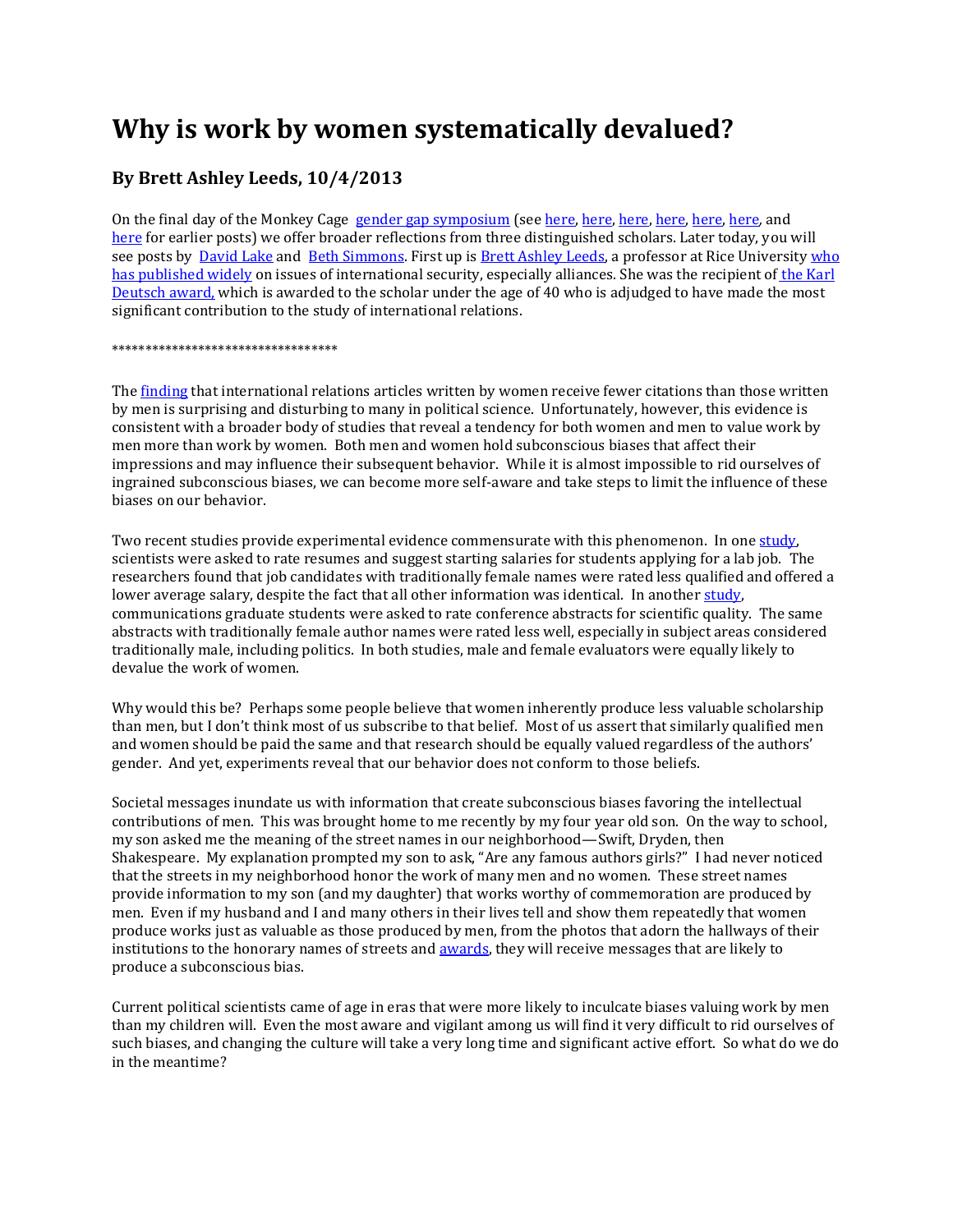The key is to recognize our biases and to take responsibility for checking our behavior. We must review our syllabi, our manuscripts, our conference panel proposals, our job candidate short lists, and our other gatekeeping activities with attention to the inclusion of women. We must ask ourselves why an article by a man is more important for our graduate students to read than an article on the same topic by a woman, and why an article by a man is a more germane citation for a particular point than an article on the same topic by a woman. Sometimes we will conclude that the male-authored article best matches our goals. Sometimes, however, we may not be able to provide a logical explanation favoring the male-authored article. Other times, we might find that a female-authored article we hadn't paid attention to before is actually more appropriate. In the latter two cases, some of us will consider making a change.

This process requires active effort to learn about works we may have previously ignored, perhaps with little conscious thought. We need to slow down to minimize the impact of our subconscious biases on our actions. Here are some concrete tips: Think explicitly about the criteria you are trying to satisfy with a citation or syllabus entry and "defend" your choice based on those criteria in your mind. Search costs are lower than they have ever been. Use Google Scholar or other search engines to jog your memory or to introduce yourself to possible, potentially better alternatives to the first citation that comes to mind. Once you have identified the criteria you wish to fulfill, searching becomes easier. Take the time, as some of our colleagues have (link to Lake post), to examine your own past behavior. Look at work you have published and syllabi for courses you have taught. Are you comfortable with the gender balance of your past practices? What might you have done differently? Reflecting on bias in one's own past behavior is helpful in overcoming it in the future.

I want to be very clear that my recommendations apply to both men and women. Women, too, have been raised in a culture that systematically devalues contributions by women and thus suffer from the same subconscious biases. I recently took an *implicit association test* and learned that I have a stronger association of males with career and with science than I do females. Good intentions alone are not a sufficient solution for dealing with the subconscious. We can't change our history, and we shouldn't blame ourselves for cultural structures we can't fully control. What we can do is be very aware of our biases and their effects, collect data individually on our own behavior and collectively in the discipline on the aggregate effects of that behavior, and change our actions where appropriate.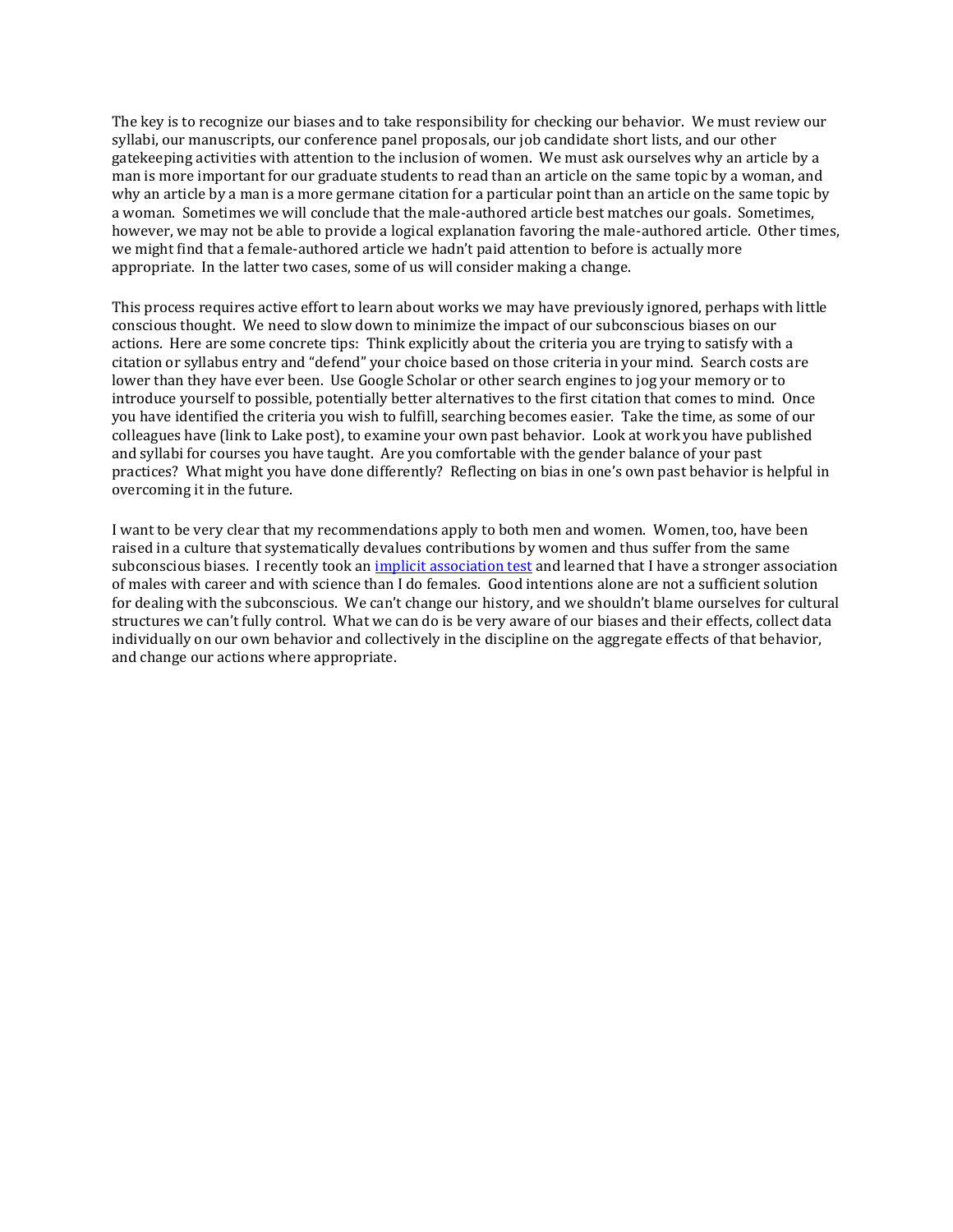# **Gender bias in professional networks and citations**

### **By David Lake, 10/04/13**

On the final day of the Monkey Cag[e gender gap symposium \(](http://www.washingtonpost.com/blogs/monkey-cage/wp/2013/09/30/introducing-the-monkey-cage-gender-gap-symposium/)see [here,](http://www.washingtonpost.com/blogs/monkey-cage/wp/2013/10/03/the-gender-gap-from-the-gatekeepers-perspective/) here, here, here, here, an[d here](http://www.washingtonpost.com/blogs/monkey-cage/wp/2013/10/03/editors-and-the-gender-gap/) for earlier posts) we offer broader reflections from three distinguished scholars. Earlier Friday, Ashley Leeds [wrote](http://www.washingtonpost.com/blogs/monkey-cage/wp/2013/10/04/why-is-work-by-women-systematically-devalued/) about the ways work by women is systematically devalued. Later today, you will hear from Beth [Simmons.](http://scholar.harvard.edu/bsimmons/)

It is my pleasure to introduc[e David Lake,](https://quote.ucsd.edu/lake/) the Jerri-Ann and Gary E. Jacobs Professor of Social Sciences, Distinguished Professor of Political Science, Associate Dean of Social Sciences, and Director of the Yankelovich Center for Social Science Research at the University of California, San Diego. David has published nearly 100 scholarl[y articles and chapters,](https://quote.ucsd.edu/lake/research/articles-and-chapters/) thre[e books,](https://quote.ucsd.edu/lake/research/books/) and 10 edited volumes on international relations theory and international political economy. He was a co-editor of the journal International Organization, the president of the International Studies Association, and was elected into the American Academy of Arts and Sciences.

#### \*\*\*\*\*\*\*\*\*\*\*\*\*\*\*\*\*\*\*\*\*\*\*\*\*\*\*\*\*\*\*\*\*\*\*\*\*\*\*\*\*\*\*\*\*\*\*\*\*\*\*

Th[e gender gap in citations](http://papers.ssrn.com/sol3/papers.cfm?abstract_id=2303311) in international relations identified by Daniel Maliniak, Ryan M. Powers, and Barbara F. Walter is real and, frankly, puzzling on at least two levels. Let me try to illustrate the problem, and speculate on the cause, mostly via anecdote and with a few references to the available literature on academic networking. This is hardly a scientific response but will, I hope, engage the issues raised by this important article and, perhaps, stimulate further debate.

I know the citations gap is real from personal experience. I was recently called out by a reviewer for a submission of mine to a major international journal. Quite correctly and appropriately, the reviewer pointed out that of the first authors in my extensive reference list, only about 10 percent were women. In revisions, I consciously tried to increase this percentage – and here is the first level of the puzzle – it was hard. Frankly, it took effort and required me to reach beyond the works I would normally cite. I am still not sure why this exercise was quite so difficult, but it was not simply a matter of replacing article A by a man with article B by a woman. Citations are not easily substitutable. I had to broaden the literatures cited in the article to have a significant effect. Expanding the range of citations made the paper significantly better, engaged more communities, and strengthened the argument, but in the end I still did not cite women in proportion to their numbers in the discipline[. Dan Nexon](http://www.whiteoliphaunt.com/duckofminerva/2013/08/the-citation-gap-results-of-a-self-experiment.html) apparently had the same problem in his self-experiment in citations, but that is small comfort. Reflecting on this one instance, I now realize that I have likely been guilty of citation bias for many years in many publications. I am not proud of this fact. Prior to reading Maliniak et al., however, it had never dawned on me to check the gender-distribution of my citations. One benefit of the paper will be to make us all more sensitive to gender balance – but I doubt the problem will be entirely self-correcting.

Maliniak et al.'s article is puzzling at a deeper level, however, for they do not explain the citation gap, only document its existence and dismiss some obvious hypotheses. My first reaction to reading their paper was that the bias might be driven by a few "canonical" cites that we use routinely to denote entire literatures like Waltz 1979 or Keohane 1984, references that need no additional commentary to the professionally initiated. But Maliniak at al. demonstrate that the result still holds when "outliers" (or works that are very highly cited) are removed.

Another possible explanation is the content of graduate syllabi. What we read in graduate school is what we cite later in our own published research. There is likely something to this explanation, as even a cursory review of syllabi at different institutions will suggest. But it does not appear to account for why men are more likely to cite other men. Although there may be some self-selection into different graduate programs, presumably men and women are reading much of the same material in their core courses. The most depressing possible explanation is that scholars systematically devalue the work of female scholars, as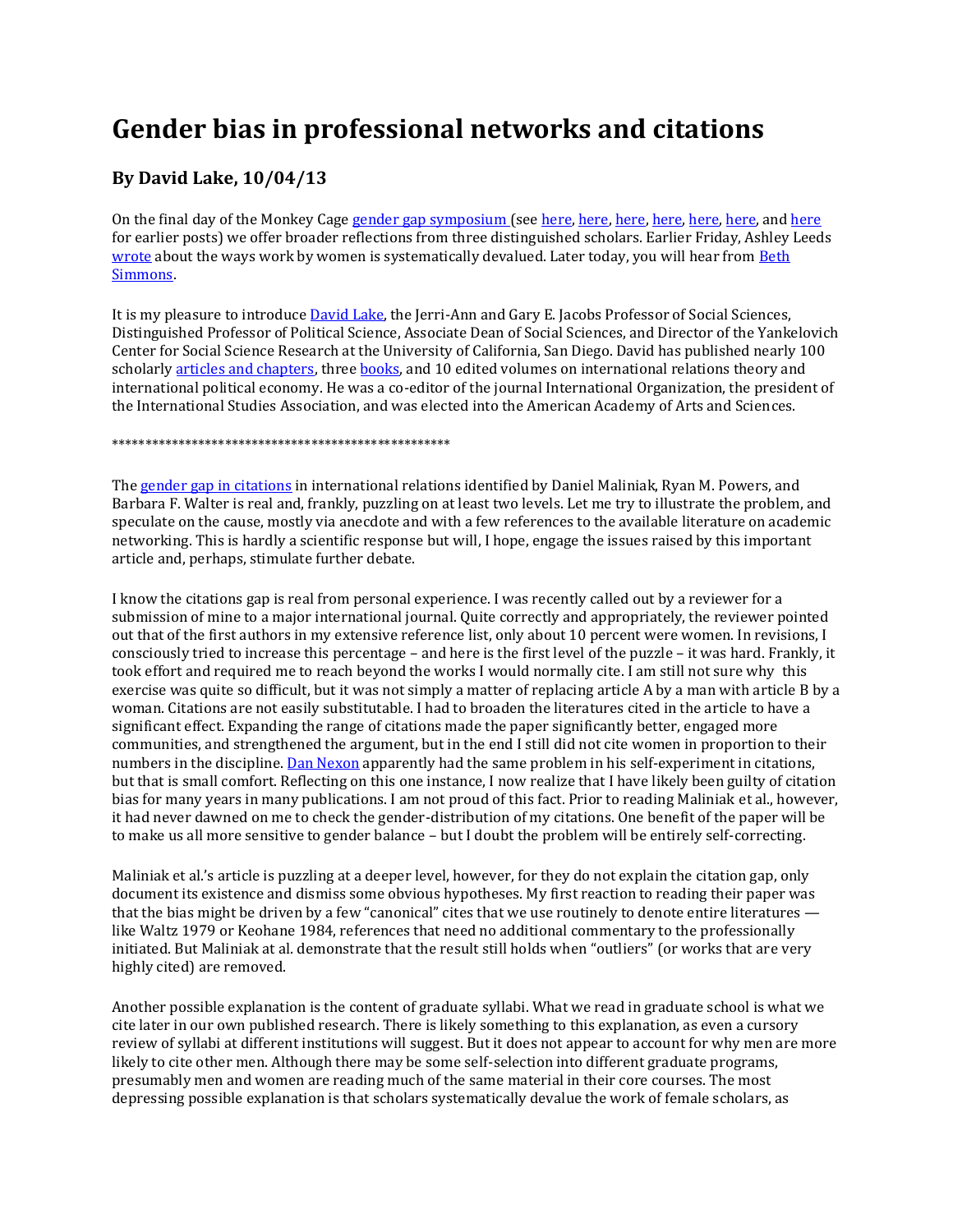discussed by Ashley Leeds in [her post.](http://www.washingtonpost.com/blogs/monkey-cage/wp/2013/10/04/why-is-work-by-women-systematically-devalued/) Although we do not have evidence on this tendency from international relations[, experiments in cognate disciplines](http://researchnews.osu.edu/archive/matilda.htm) suggest this alternative cannot be dismissed.

Another possibility that I think may be important is that gendered personal networks in the political science profession lead to or at least reinforce gendered citation patterns. It is difficult to read everything these days; the number of articles and books being published is far beyond the ability of anyone to digest — or at least beyond my limited ability to do so. Speaking only for myself here, but in ways to which others may relate, I tend to read things from people I know or at least from scholars to whom I have been personally introduced. Unless it is exactly on the topic on which I am currently working, papers from scholars I have never met – however eminent they may be – often don't get read. For a book or article to get onto one of my reference lists, I've usually had to absorb the work in some deep way – and this takes time. Personal connections lead to deeper readings, which lead to more citations and, likely, more personal connections.

In turn, [academic networks are highly gendered,](http://www.emeraldinsight.com/journals.htm?articleid=1412048&show=abstract) also for reasons that are somewhat difficult to explain. At the 2013 American Political Science Association meetings, for instance, I was on three panels: one, organized by a white male, was composed exclusively of white males; a second, put together by the white male section organizer, was also composed entirely of white males; and the third was organized by a woman and was approximately equal in its gender composition– a point I noted in my remarks at the panel. The net result of these three panels was that the papers I read and discussed at the conference — and would normally tend to cite in future papers of my own — were disproportionately by white males.

Having recently **blogged elsewhere** about conference networking and gender differences in this practice, I reached out to several younger female scholars prior to the conference and was, in turn, contacted by several other younger female researchers, so my conference interactions were not nearly as gender-segregated as my panel participations might otherwise suggest. But the panels on which I participated do highlight a larger problem. Gendered professional networks produce gender-segregated panels, which in turn reinforce gendered networks.

Cross-gender interactions at professional meetings, which then produce networks of scholars communicating outside these meetings, are admittedly sometimes tense. All professional networking is difficult, of course. On average, academics have terrible social skills. But let's be honest, sex and status can make professional relationships more difficult. Women and men, young and mature, interact in a wide variety of social settings, many of which are unequal in their perceived power and status relations.

A[s research](http://www.annualreviews.org/doi/pdf/10.1146/annurev.soc.25.1.191) shows, norms sustained in this wider variety of relations can sometimes "leak" into professional relationships. Unfortunately, senior male scholars contacting younger female scholars, or younger female scholars approaching older male scholars, carry cultural baggage that same sex professional relationships do not. Males mentoring women can be perceived as "fathering" or, worse, patronizing their younger colleagues. Women reaching out to men can be equally misperceived by the individuals involved[. Evidence](http://amj.aom.org/content/34/4/939.short) suggests that women want to establish mentoring relationships more than men, but are constrained by fears that their advances may be interpreted as sexual. I do not mean to imply that all cross-gender interactions necessarily risk misperception, or that sexual tension pervades professional contacts, but our cultural baggage can, at the margin, inhibit men and women from establishing meaningful professional relationships.

Perhaps even more insidiously, men and women may fear opening contact from concern that others will inappropriately impose cultural and social stereotypes on their relationships — even if they are entirely professional. The job placement blogs were, until this line of discussion was shut down by the moderators, full of innuendo that female job candidates were getting more interviews for reasons completely unrelated to the quality of their work. Cloaked in anonymity, such misogynist remarks reflect attitudes still held by at least some of members of the profession. In discussing cross-gender networking with several female colleagues, nearly everyone has reported being the subject of malicious gossip about their professional relations at one time or another. Concerned that relationships may be misinterpreted by the small-minded among us, men and especially women are once again inhibited from establishing otherwise beneficial professional relationships.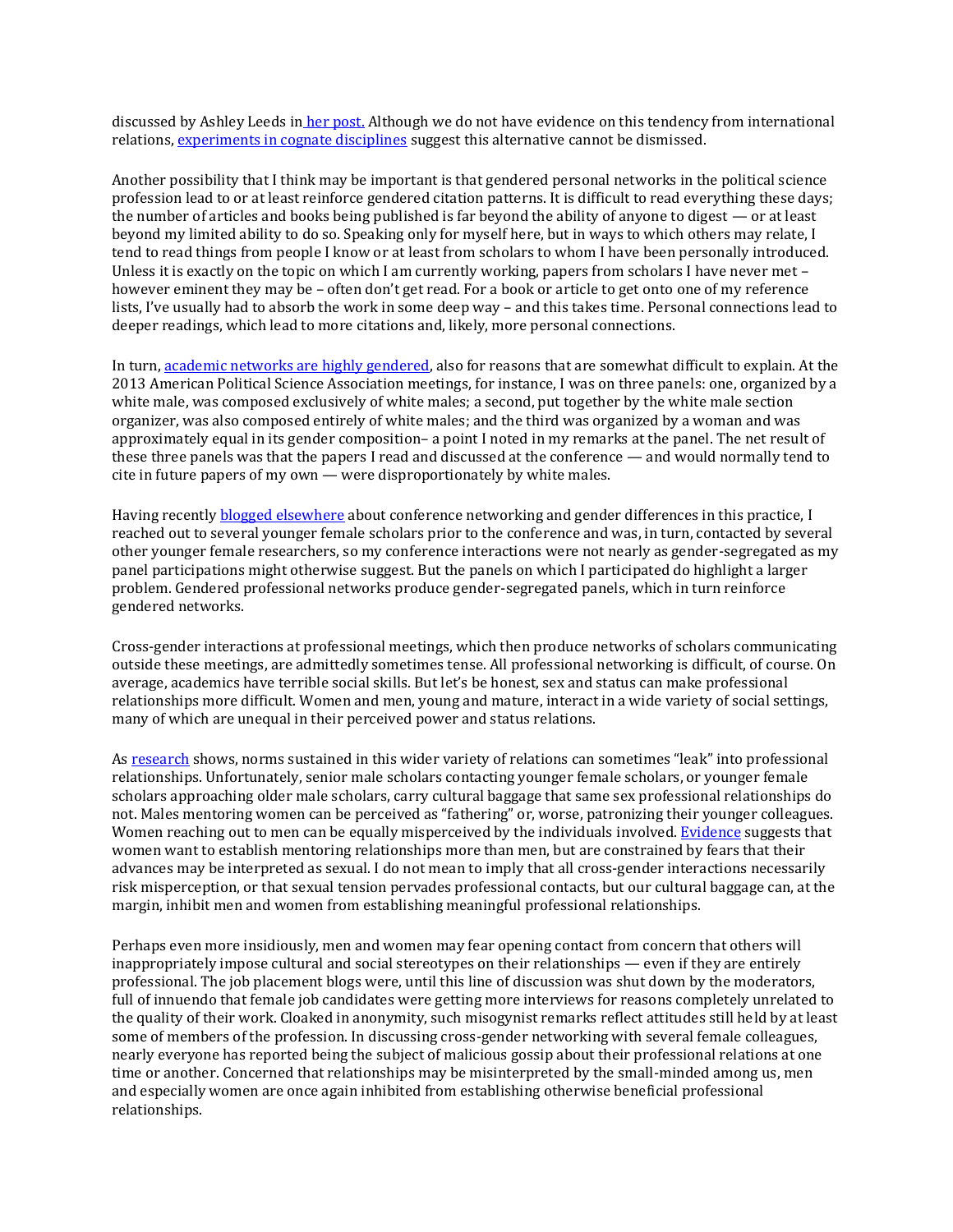For both reasons internal to the participants and fears generated by the reactions of others, professional interactions at conferences are again, at least at the margin, biased toward same-sex engagements that then mature into professional networks that are same-sex dominated. Even if the probability of forming professional relationships is biased only slightly toward male-male or female-female pairings, the cumulative effect will produce segregated professional networks. Much like [Thomas Schelling's original housing](http://www.jstor.org/stable/1823701)  [segregation models,](http://www.jstor.org/stable/1823701) this homophily does not require or imply any active prejudice or hostility, just a slightly higher probability of two men or two women establishing a professional relationship than a man and a woman — replicated many times over.

If gender-biased networks then influence what we read and what we cite, as suggested above, they will create or at least reinforce gendered citation patterns. There may, of course, be many determinants of the citation bias demonstrated by Maliniak et al., but professional networking is likely to be a significant contributing factor and – and I emphasize the conditional here – could be a sufficient explanation.

Women still confront many professional hurdles created by broader social norms. As someone who has trained many female graduate students, many of whom have gone on to successful careers and with whom I maintain long-standing professional relationships, I know how hard it can be to navigate treacherous waters or, to mix metaphors, to strike the right note of compassion and authority. Unfortunately, these hurdles isolate women within gender-segregated networks and likely produce fewer readers and fewer citations of their research — for reasons entirely independent of quality.

Some readers may have already concluded that I am perhaps blind to the extent of sexism in academia. I recognize that some colleagues are, to put it bluntly, pigs — and others may even seek out mentoring relationships with nefarious intent. I also acknowledge, regrettably, that even colleagues who themselves would never act inappropriately nonetheless feel free to cast aspersions about the motivations or actions of others. All poison the well of cross-gender professional relationships. There is little to be done about such individuals other than publicly and repeatedly scorn their attitudes and behavior. My eyes are open. But I prefer to focus here on structural reasons that work against beneficial cross-gender professional networks even among colleagues of good spirit and intent.

So, "what is to be done?" Social norms have power only to the extent they are respected and reproduced through practice. To change social norms, they need to be transgressed, de-normalized, and actively challenged. Women need to "lean in" as Sheryl Sandberg has urged, but not necessarily by taking on more professional obligations or responsibilities – for which they are already disproportionately burdened. Rather, they need to reach out to male colleagues, expect to be treated as equals, and ignore the gossip of those who may imply that professional networking across genders is somehow inappropriate.

In turn, when women feel they are not being treated professionally, they need to speak up – and we, as a profession, need to create safe spaces in which these conversations can occur. In discussing gendered interactions with female colleagues, nearly every exchange has led to a trickle and sometimes a small flood of examples of unequal treatment and often gross sexism. Write it off to my naiveté, again, but I have been surprised at the extent of the problem in academia. Women do put themselves at risk professionally in calling attention to the mistreatment to which they are subjected—and unfortunately this is likely to remain a real issue. But bottling mistreatment up and, perhaps, sharing it with only close friends hides the extent of the problem we collectively face. Some men may dislike having their behavior and attitudes examined, and some women may wish that gender issues might be less prominent than they are at the moment, but there is safety in numbers here. Seizing the opportunity provided by the Maliniak et al. paper and flushing sexism into the open for everyone reveals the problem more fully and protects individual women who may come forward with their experiences.

Men, in turn, need to lean in as well, and take the initiative in reaching out to female colleagues on the same terms and in the same way they would male colleagues. Indeed, given current imbalances in professional networks, men should make special efforts to reach out to their female colleagues. Prominent senior scholars who are often perceived as gatekeepers in the discipline have a particular obligation to reach out to women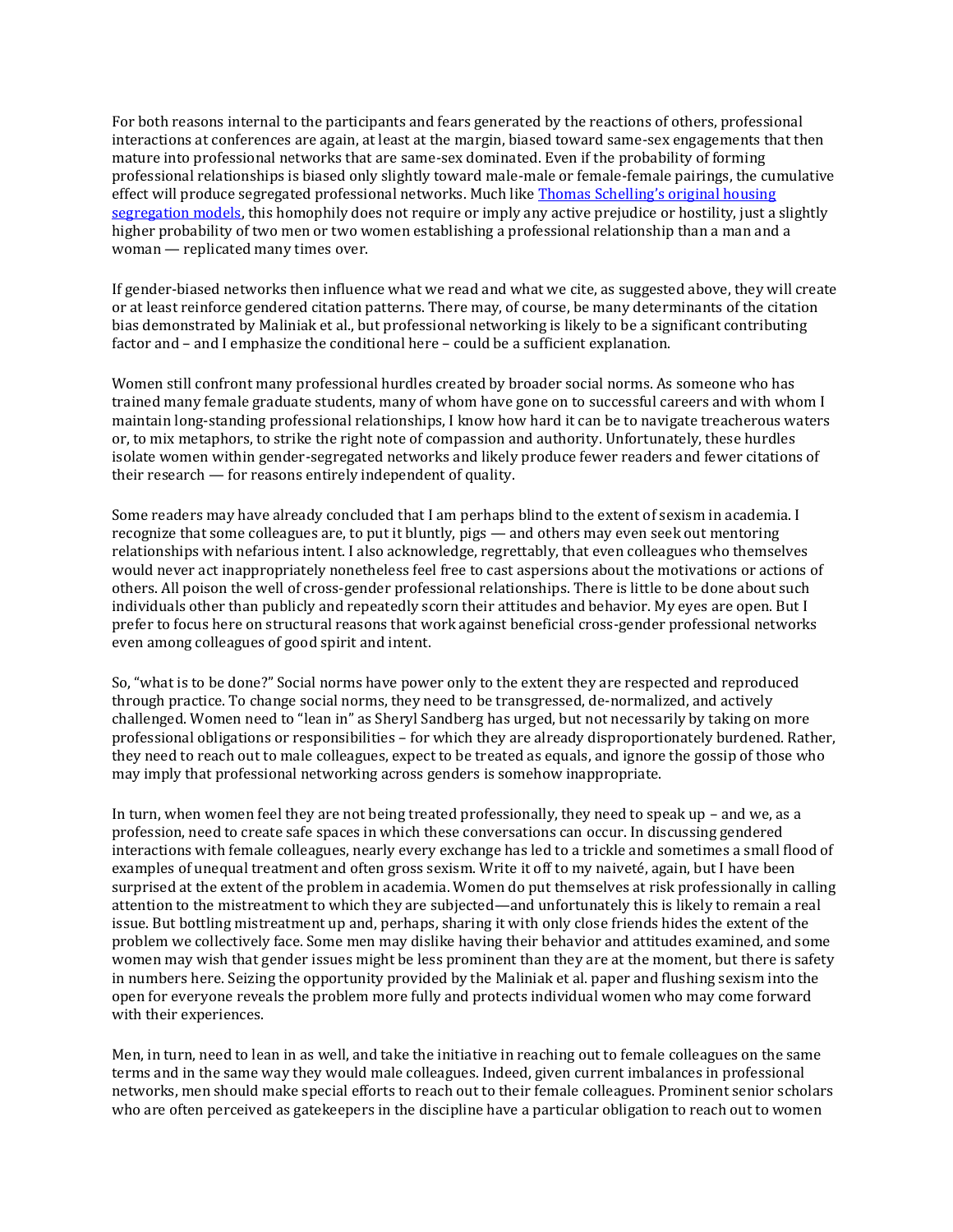and, conversely, to make clear that lingering misogynist attitudes will not be tolerated. Maybe someday we can develop non-gendered professional networks that lead to citations that depend, as always, on who you know, but that do not reproduce gender bias in citations.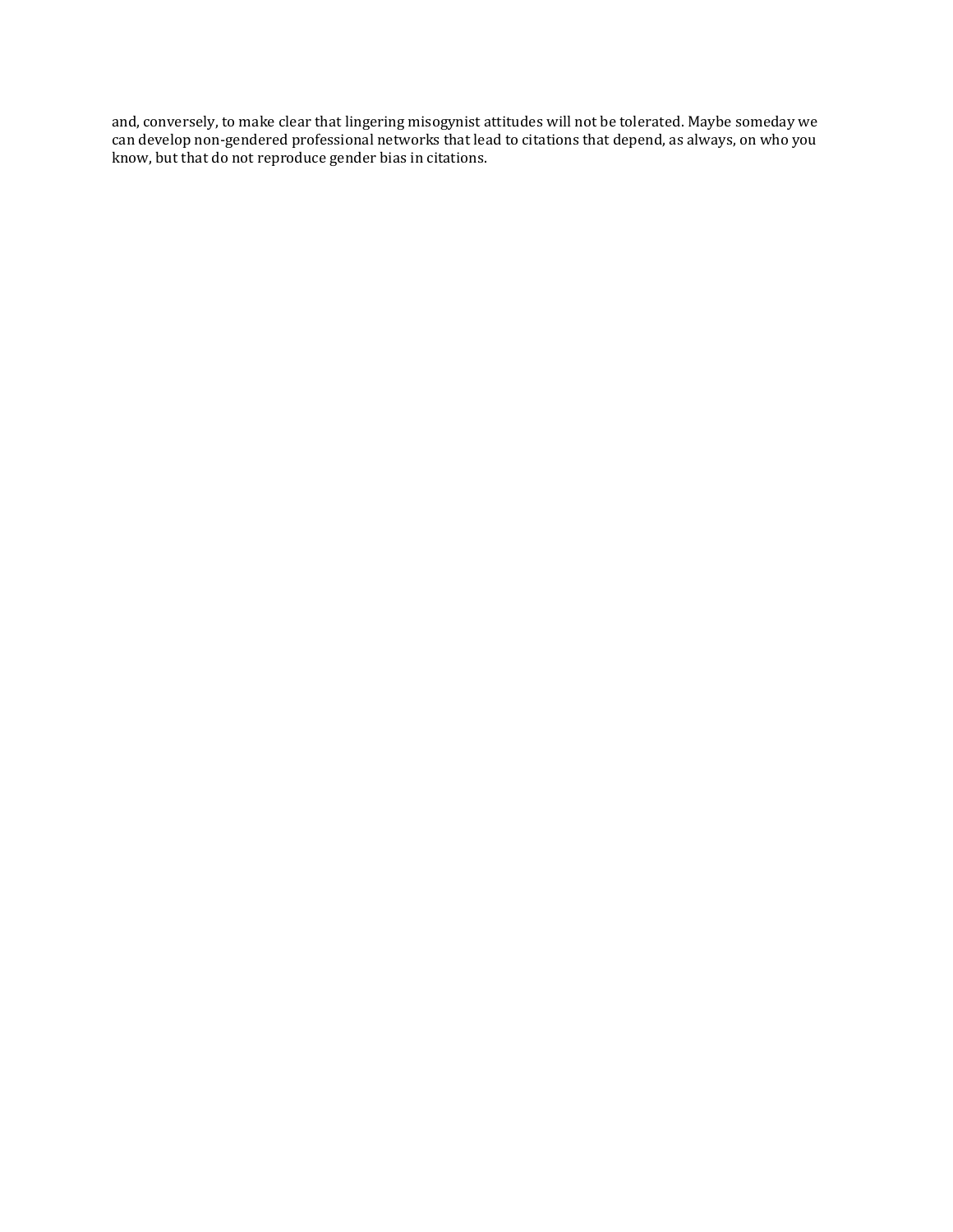# **The gender citations gap: A glass half-full perspective**

### **By Beth Simmons, 10/04/13**

Last, but certainly not least, in the Monkey Cage [gender gap symposium](http://www.washingtonpost.com/blogs/monkey-cage/wp/2013/09/30/introducing-the-monkey-cage-gender-gap-symposium/) (see [here,](http://www.washingtonpost.com/blogs/monkey-cage/wp/2013/10/02/student-evaluations-of-teaching-are-probably-biased-does-it-matter/) [here,](http://www.washingtonpost.com/blogs/monkey-cage/wp/2013/10/03/the-gender-gap-from-the-gatekeepers-perspective/) here, here, here, here, [here,](http://www.washingtonpost.com/blogs/monkey-cage/wp/2013/10/03/editors-and-the-gender-gap/) [here](http://www.washingtonpost.com/blogs/monkey-cage/wp/2013/10/04/why-is-work-by-women-systematically-devalued/) an[d here](http://www.washingtonpost.com/blogs/monkey-cage/wp/2013/10/04/gender-bias-in-professional-networks-and-citations/) for earlier posts) i[s Beth Simmons,](http://scholar.harvard.edu/bsimmons/) the Clarence Dillon professor of International Affairs at Harvard University and director of the Weatherhead Center for International Affairs. She is a former president of the International Studies Association. Simmons has published award-winning books on international political economy and, more recently, [human rights.](http://www.amazon.com/Mobilizing-Human-Rights-International-Domestic/dp/0521712327/ref=sr_1_2?ie=UTF8&s=books&qid=1243456764&sr=8-2) She is also the author of numerous (very well cited[\) articles](http://scholar.harvard.edu/bsimmons/publications) in top journals.

Over the weekend, I will put up a concluding post with links to the entire series and a pdf file with all contributions.

\*\*\*\*\*\*\*\*\*\*\*\*\*\*\*\*\*\*\*\*\*\*\*\*\*\*\*\*\*\*\*\*\*\*\*\*\*\*\*\*\*\*\*\*\*\*\*\*\*\*\*\*\*\*\*\*\*\*

Bias in citations is a serious issue. Citations are the "currency" of academic stature, and even though we would all like to think it is one of the many criteria by which scholars are judged, there does seem to be evidence that citations are becoming more and more important: in comparing candidates for promotion, for special prizes and commendations, and for that coveted state: tenure.

The International Organizatio[n article](http://journals.cambridge.org/action/displayAbstract?fromPage=online&aid=8990966&fulltextType=RA&fileId=S0020818313000209) by Daniel Maliniak, Ryan Powers and Barbara Walter (henceforth: MPW) is therefore really important work. And research not likely to greatly improve their job prospects in the future! After all, these are serious scholars of international relations who have taken time away from their intellectual interests to expose the possibility of biases within their own intellectual community. In fact, I would guess while this article's citations zoom, it ironically will be one of the few citations that will not help any of these scholars' careers in a big way. So I think those of us concerned with integrity in our profession owe them a big thanks for their work.

The MPW article instantly instilled fear and depression in the young women who heard of its findings at the APSA meeting this past September. Not very encouraging news overall, I must say. But if I might cull just a couple of positive bits from this article, I would point to two things. First: For some strange reason, there never seems to have been a "median" citations gap. The table below is drawn from MPW, and it clearly shows that the median number of citations for a female authored article has equaled or *exceeded* that of male authors for the past three decades. By the 2000s, the median citation count for a female authored article was 15 and for a male authored article it was only 13.

|                           | 1980s | 1990s | 2000s |
|---------------------------|-------|-------|-------|
| <b>Median All Male:</b>   |       | 14    |       |
| <b>Median All Female:</b> | h     | 14    |       |
| <b>Mean Gap</b>           | 7.17  | 5.4   | 2.33  |

A second positive finding is that the mean citations gap, while it still seems to exist, has declined over time. The mean gap was 7.17 citations in the 1980s, 5.4 citations in the 1990s, and is down to 2.33 in the 2000s, according to the MPW data.